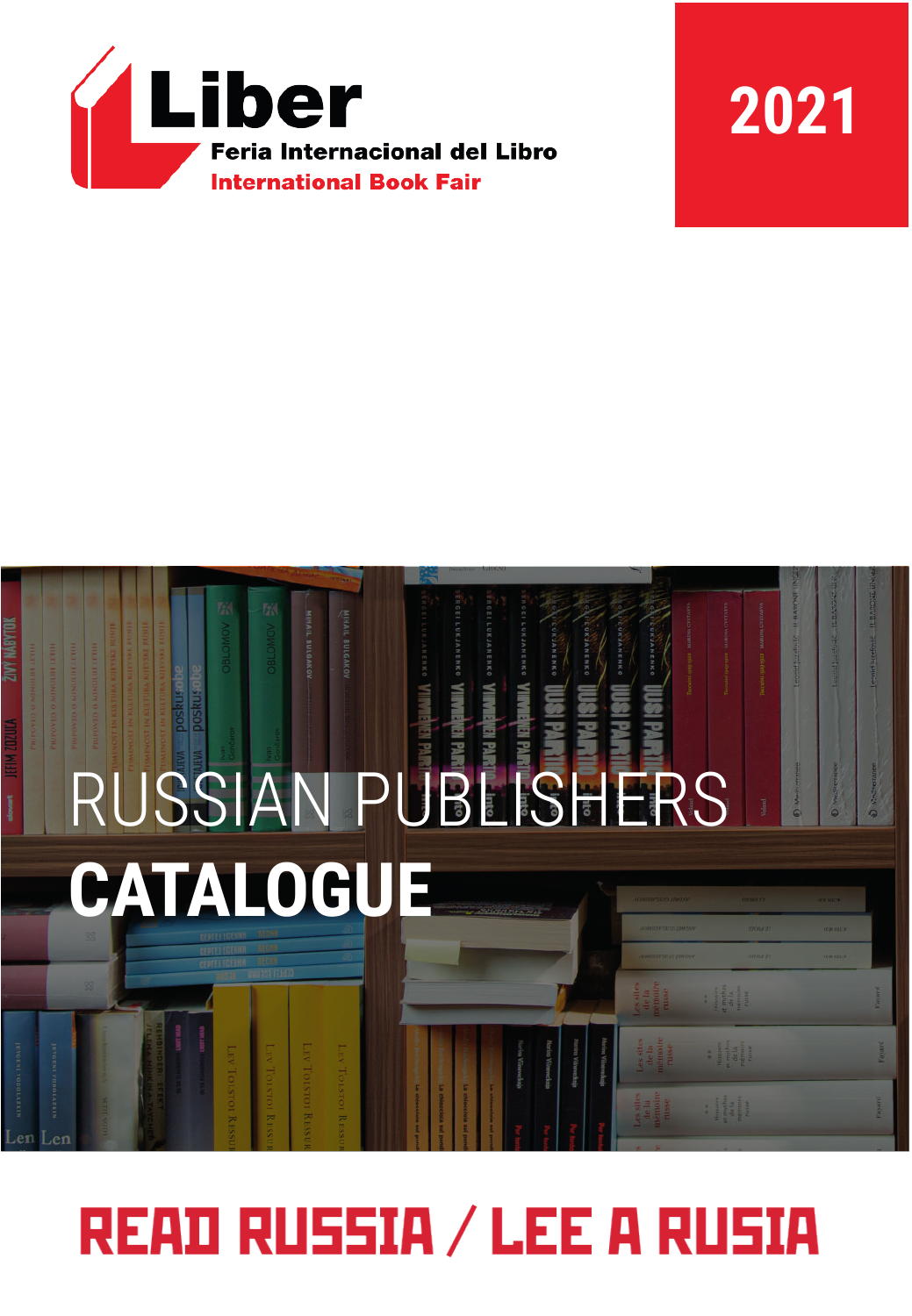# **CONTENT**

| 3<br>A WALK THROUGH HISTORY<br>Alpina non-fiction                 |
|-------------------------------------------------------------------|
| Alpina Publisher<br>Alpina Prose                                  |
| Antiquities of the North                                          |
| Arca Publishers<br>- 6                                            |
| Bely Gorod<br>Boslen                                              |
| Dar                                                               |
| Delo Publishing House, RANEPA<br>Dobry Velikan<br>- 8             |
| EKSMO<br><b>EUPRESS</b>                                           |
| Goodwin                                                           |
| <b>Hyperion Publishing House</b>                                  |
| Individuum Print                                                  |
|                                                                   |
| Kitap<br>Kolo Publishers, Ltd.                                    |
| Kompasguide<br>12                                                 |
| MIF Publishers<br>13                                              |
| National Publishing Company BICHIK<br>Nauka Publishers<br>Neolit  |
| 14                                                                |
| <b>PAULSEN</b><br>Polyandria Publishing House<br>Popcorn Books    |
| Poryadok Slov<br>R.<br>16                                         |
| Rare Bird<br><b>ROSSPEN</b>                                       |
| Rudomino Center for the Book<br>Russian Geographical Society      |
| 18                                                                |
| <b>SADRA</b><br>Samokat                                           |
| Scientific and Political Book (NPK)<br>Strecoza                   |
| 20<br><b>TATLIN</b> Publishers                                    |
| The GULAG History Museum<br>The Pushkin State Museum of Fine Arts |
| 22<br>Vacosha                                                     |
| 22                                                                |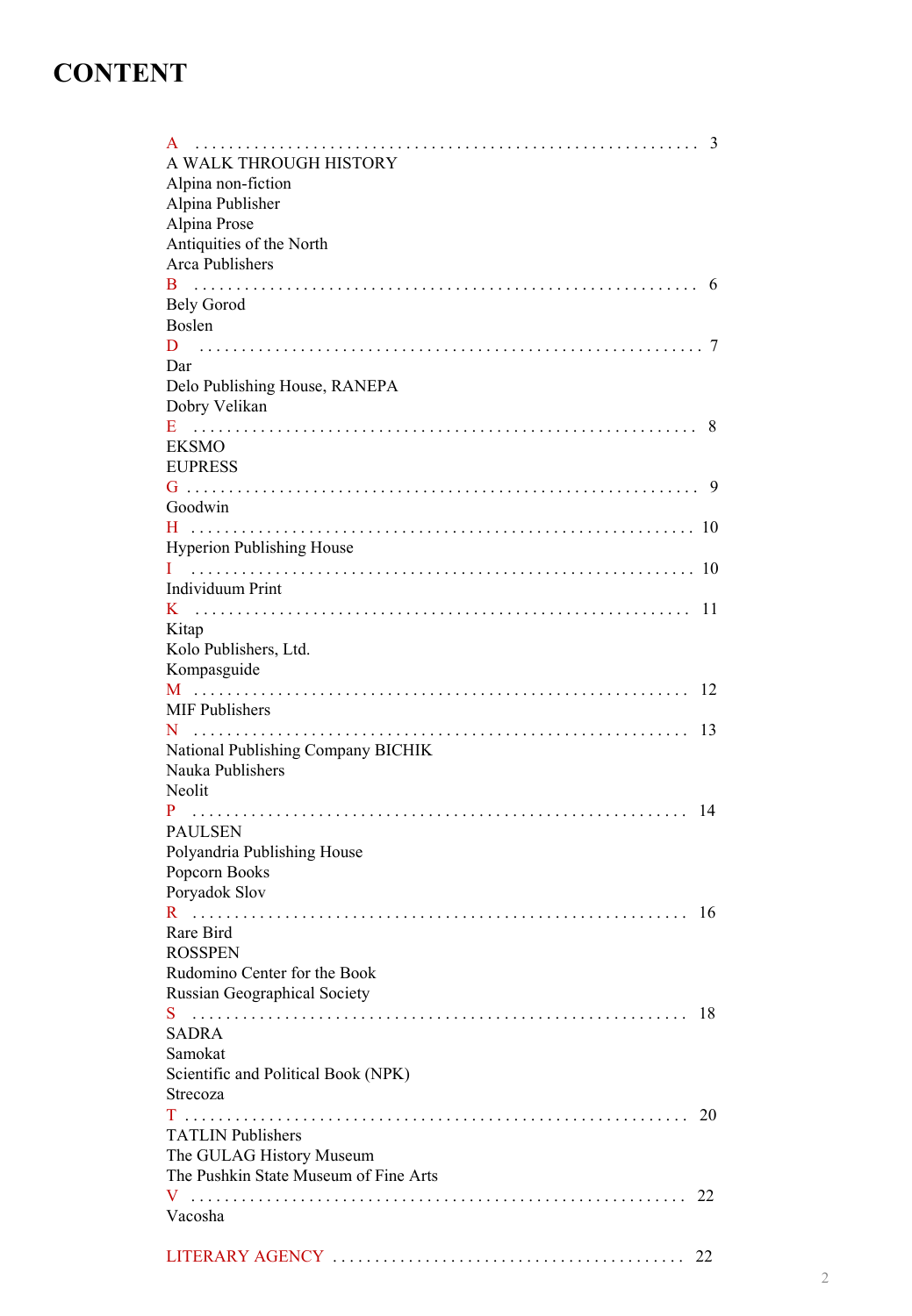| Publisher                                             | <b>A WALK THROUGH HISTORY</b>                                                                                                                                                                                                                                                                                 |
|-------------------------------------------------------|---------------------------------------------------------------------------------------------------------------------------------------------------------------------------------------------------------------------------------------------------------------------------------------------------------------|
| Number of book titles<br>published annually           | $50+$                                                                                                                                                                                                                                                                                                         |
| Established                                           | 2011                                                                                                                                                                                                                                                                                                          |
| <b>URL</b><br>Email<br>Postal code<br>Mailing address | www.peshkombooks.ru<br>$info(\omega)$ peshkombooks.ru<br>127051<br>6 Bolshoy Sukharevsky Pereulok, apt. 39, Moscow                                                                                                                                                                                            |
| Name and position of<br>director                      | Ekaterina Kashirskaya, director                                                                                                                                                                                                                                                                               |
| Name and position of<br>editor- in-chief              | Alexandra Litvina                                                                                                                                                                                                                                                                                             |
| Information about the<br>publisher                    | A Walk Through History is a Russian publishing house specializing in<br>children's books, especially nonfiction. Founded in 2010, it has already<br>established a reputation for original historical series. All our books and<br>games provide children with insights into a specific historical era, giving |

them the opportunity to understand and participate in the events of the time.

A

| Publisher                                                                   | <b>Alpina non-fiction</b>                                                                                                                                                                                                                                                                                                    |
|-----------------------------------------------------------------------------|------------------------------------------------------------------------------------------------------------------------------------------------------------------------------------------------------------------------------------------------------------------------------------------------------------------------------|
| Number of book titles<br>published<br>annually                              | 55                                                                                                                                                                                                                                                                                                                           |
| Established                                                                 | 2008                                                                                                                                                                                                                                                                                                                         |
| <b>URL</b>                                                                  | www.alpinabook.ru                                                                                                                                                                                                                                                                                                            |
| Email<br>Postal code<br>Mailing address                                     | $anf(\partial)$ alpinabook.ru<br>123007<br>5 4th Magistralnaya St., Moscow                                                                                                                                                                                                                                                   |
| Name and position of<br>director<br>Name and position of<br>editor-in-chief | Pavel Podkosov, general director<br>Pavel Podkosov                                                                                                                                                                                                                                                                           |
| Information about the<br>publisher                                          | Alpina non-fiction is an independent publishing house in the Alpina holding.<br>Alpina non-fiction publishes books on popular science, history, psychology<br>and philosophy.                                                                                                                                                |
|                                                                             | Alpina non-fiction authors include Michio Kaku, Carl Sagan, Robert<br>Sapolsky, Viktor E. Frankl, Philip Zimbardo, Steven Pinker, Mary Beard,<br>Ian Stewart, Alexander Sokolov, Mikhail Nikitin, Alexander Pipersky,<br>Vladimir Surdin, Yulia Lapina, Irina Yakutenko, Nikolay Kukushkin, Tim<br>Skorenko and many others. |
|                                                                             | Follow Alpina non-fiction at www.nonfiction.ru and our social media<br>@alpinanonfiction.                                                                                                                                                                                                                                    |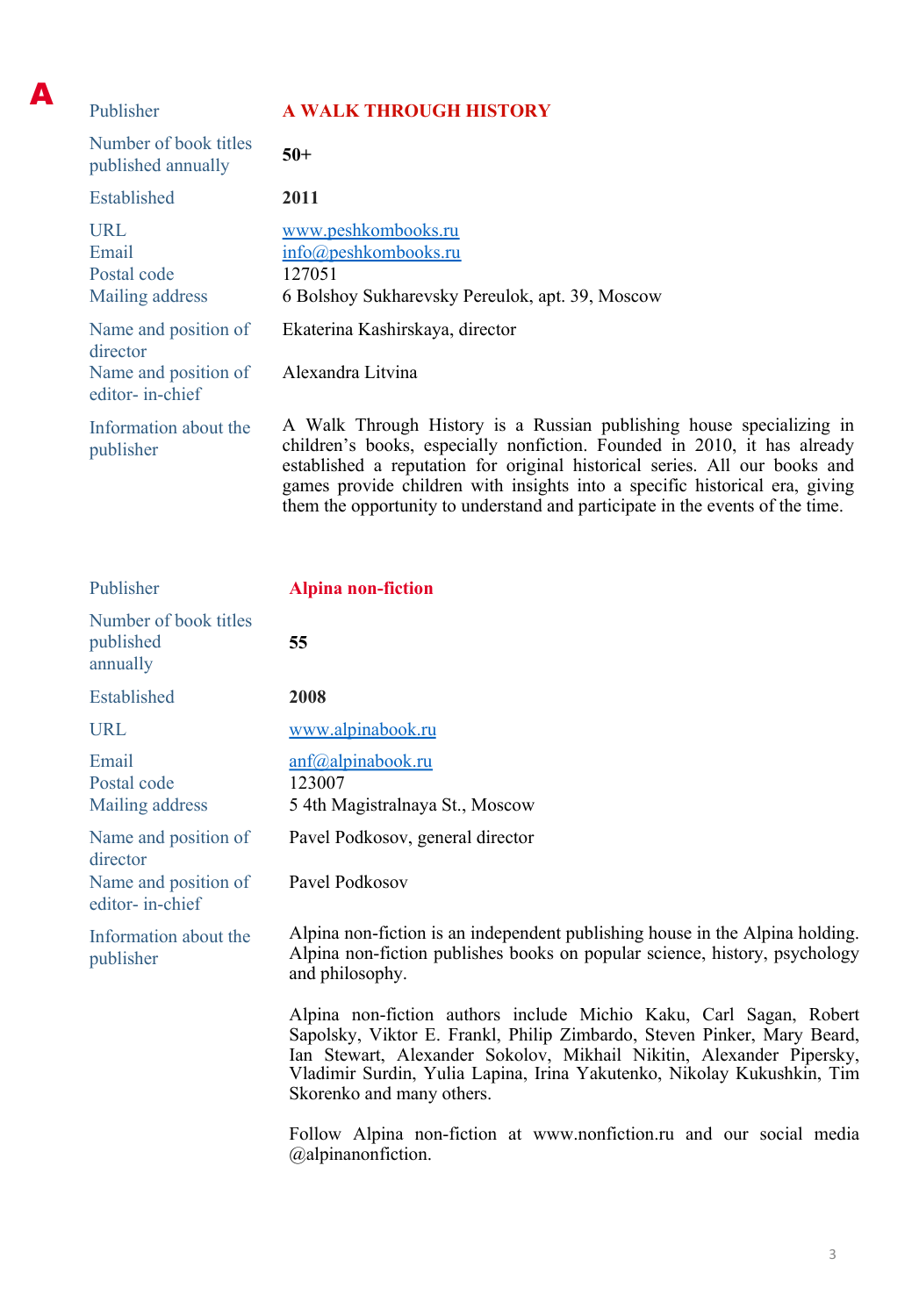| Publisher                                                                   | <b>Alpina Publisher (part of Alpina Publishing Group)</b>                                                                                                                                                                                                                                                                                                                                                                                                                                              |
|-----------------------------------------------------------------------------|--------------------------------------------------------------------------------------------------------------------------------------------------------------------------------------------------------------------------------------------------------------------------------------------------------------------------------------------------------------------------------------------------------------------------------------------------------------------------------------------------------|
| Number of book titles<br>published<br>annually                              | 110                                                                                                                                                                                                                                                                                                                                                                                                                                                                                                    |
| Established                                                                 | 1998                                                                                                                                                                                                                                                                                                                                                                                                                                                                                                   |
| <b>URL</b>                                                                  | www.alpinabook.ru                                                                                                                                                                                                                                                                                                                                                                                                                                                                                      |
| Email<br>Postal code<br>Mailing address                                     | editorial@alpina.ru<br>123007<br>5 4th-Magistralnaya St., bldg. 1, Moscow                                                                                                                                                                                                                                                                                                                                                                                                                              |
| Name and position of<br>director<br>Name and position of<br>editor-in-chief | Aleksey Ilyin, general director<br>Sergey Turko                                                                                                                                                                                                                                                                                                                                                                                                                                                        |
| Information about the<br>publisher                                          | Alpina Publisher is the leading Russian publishing house of non-fiction and<br>applied literature. It specializes in a variety of fields, including business and<br>economics, humanities, social and natural sciences, self-improvement,<br>creativity and parenting. Alpina's authors are Ayn Rand, Stephen Covey,<br>Richard Branson, Michael Zygar, Irina Khakamada, Maxim Ilyakhov, and<br>Malcolm Gladwell, to name just a few. Founded in 1998, it is part of Alpina<br>Publishing Group today. |

The mission of our company is to spread knowledge and create technologies to help people develop and change the world for the better.

| Publisher                                                | <b>Alpina. Prose</b>                                                                                                                                                                                                                                                                                                                                                                                                                                                                                                                                                                                                                  |
|----------------------------------------------------------|---------------------------------------------------------------------------------------------------------------------------------------------------------------------------------------------------------------------------------------------------------------------------------------------------------------------------------------------------------------------------------------------------------------------------------------------------------------------------------------------------------------------------------------------------------------------------------------------------------------------------------------|
| Number of book titles<br>published annually              | 30                                                                                                                                                                                                                                                                                                                                                                                                                                                                                                                                                                                                                                    |
| Established                                              | 2021                                                                                                                                                                                                                                                                                                                                                                                                                                                                                                                                                                                                                                  |
| <b>URL</b>                                               | www.alpinabook.ru                                                                                                                                                                                                                                                                                                                                                                                                                                                                                                                                                                                                                     |
| Email<br>Postal code<br>Mailing address                  | $media(a)$ alpina.ru<br>123077<br>5 4th Magistralnaya St., Moscow                                                                                                                                                                                                                                                                                                                                                                                                                                                                                                                                                                     |
| Name and position of<br>director<br>Name and position of | Pavel Podkosov, general director<br>Pavel Podkosov                                                                                                                                                                                                                                                                                                                                                                                                                                                                                                                                                                                    |
| editor-in-chief<br>Information about the<br>publisher    | Alpina. Prose is a department of Alpina Group that focuses on the best<br>Russian and foreign prose, including the most striking and interesting new<br>works as well as time-tested classics, republished in new formats and<br>translations. Our priority is to create and support authors' brandnames.<br>Alpina. Prose specializes in collections of works by leading writers and<br>translators. We are interested in literature, not politics, quality texts, not<br>fleeting trends. We publish what's worth reading among the white noise of<br>daily information. Our main goal is to make the world better, one reader at a |

time.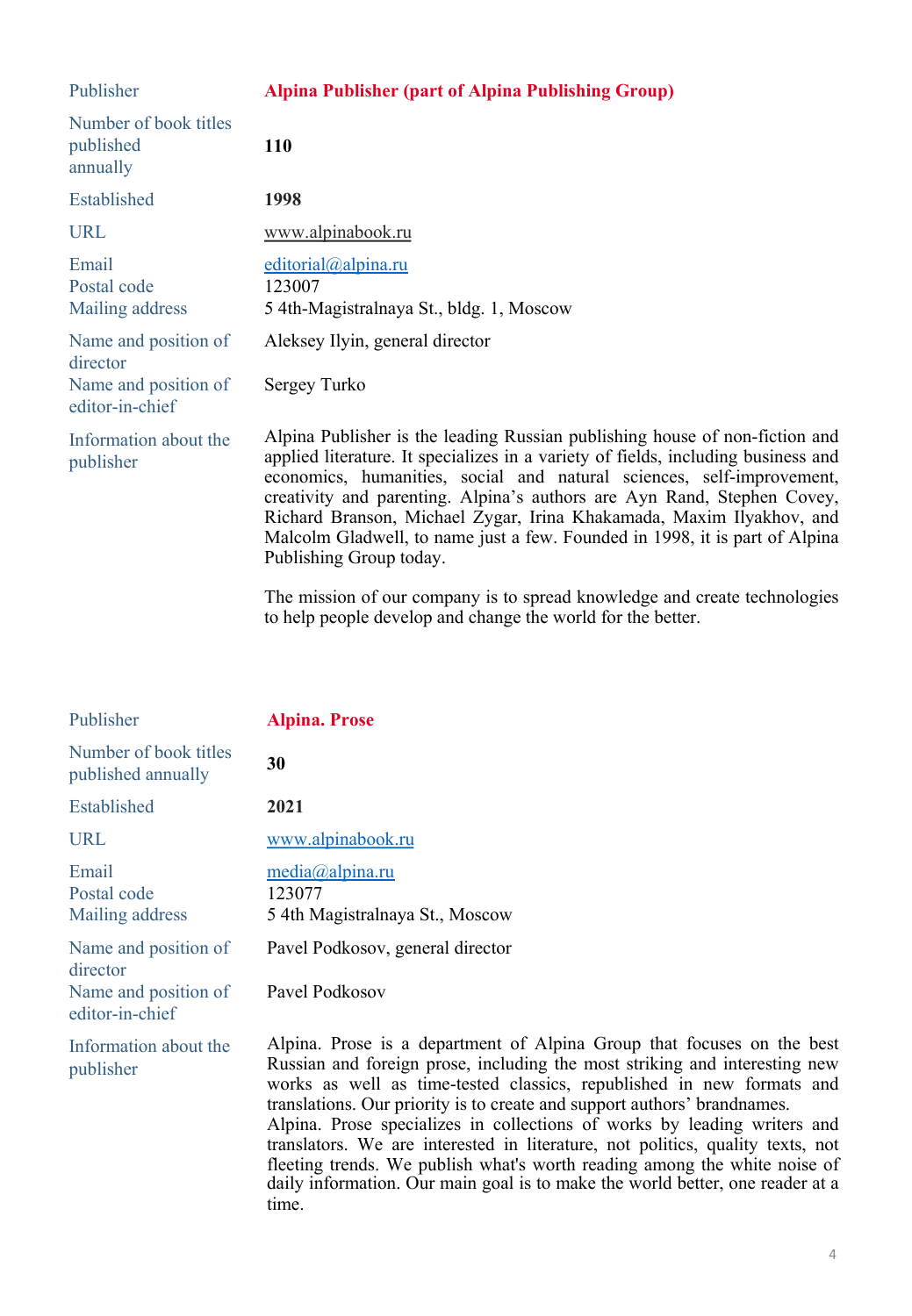| Publisher                                           | <b>Antiquities of the North</b>                                                                                                                                                                                                                                                                                                                                                                                                                                                                                                                                                                                                                                                                                                                                                                                                                                                                                                                                                                                                                                                                                      |
|-----------------------------------------------------|----------------------------------------------------------------------------------------------------------------------------------------------------------------------------------------------------------------------------------------------------------------------------------------------------------------------------------------------------------------------------------------------------------------------------------------------------------------------------------------------------------------------------------------------------------------------------------------------------------------------------------------------------------------------------------------------------------------------------------------------------------------------------------------------------------------------------------------------------------------------------------------------------------------------------------------------------------------------------------------------------------------------------------------------------------------------------------------------------------------------|
| Number of book titles<br>published annually         | $13 - 15$                                                                                                                                                                                                                                                                                                                                                                                                                                                                                                                                                                                                                                                                                                                                                                                                                                                                                                                                                                                                                                                                                                            |
| Established                                         | 1993                                                                                                                                                                                                                                                                                                                                                                                                                                                                                                                                                                                                                                                                                                                                                                                                                                                                                                                                                                                                                                                                                                                 |
| <b>URL</b>                                          | www.pravkniga.ru                                                                                                                                                                                                                                                                                                                                                                                                                                                                                                                                                                                                                                                                                                                                                                                                                                                                                                                                                                                                                                                                                                     |
| Email<br>Postal code<br>Mailing address             | drevnostisevera@mail.ru<br>160004<br>58 Oktyabrskaya St., room 48, Vologda, Vologda Oblast                                                                                                                                                                                                                                                                                                                                                                                                                                                                                                                                                                                                                                                                                                                                                                                                                                                                                                                                                                                                                           |
| Name and position of                                | Marina Vasilyeva, director                                                                                                                                                                                                                                                                                                                                                                                                                                                                                                                                                                                                                                                                                                                                                                                                                                                                                                                                                                                                                                                                                           |
| director<br>Name and position of<br>editor-in-chief | Nadezhda Sholomova                                                                                                                                                                                                                                                                                                                                                                                                                                                                                                                                                                                                                                                                                                                                                                                                                                                                                                                                                                                                                                                                                                   |
| Information about the<br>publisher                  | Antiquities of the North Publishing House specializes in scholarly and popular<br>publications on history, archeology, art and local lore. Its partners include<br>research and educational institutions, museums and archives of the Russian<br>Northwest and Moscow. Antiquities of the North publishes works by<br>outstanding scholars working at the Russian Academy of Sciences. At the<br>same time, it gives a lot of importance to publishing books by local historians<br>on regional studies issues and launching major local history projects.<br>Employees of the publishing house participate in local history research,<br>writing, and photography. Its best-known publications<br>include the<br>Ecclesiastical and Historical Atlas of the Vologda Metropolitanate and the<br>book series "Vologda in the Past Millennium", "Silver Necklace of Russia",<br>and others. The books are richly illustrated and feature unique historical<br>photographs published for the first time. The publishing house has received<br>numerous honourary diplomas from regional and national book competitions. |
| Publisher                                           | <b>Arca Publishers</b>                                                                                                                                                                                                                                                                                                                                                                                                                                                                                                                                                                                                                                                                                                                                                                                                                                                                                                                                                                                                                                                                                               |
| Number of book titles<br>published annually         | 6                                                                                                                                                                                                                                                                                                                                                                                                                                                                                                                                                                                                                                                                                                                                                                                                                                                                                                                                                                                                                                                                                                                    |
| Established                                         | 2006                                                                                                                                                                                                                                                                                                                                                                                                                                                                                                                                                                                                                                                                                                                                                                                                                                                                                                                                                                                                                                                                                                                 |
| <b>URL</b>                                          | www.arcapublishers.ru                                                                                                                                                                                                                                                                                                                                                                                                                                                                                                                                                                                                                                                                                                                                                                                                                                                                                                                                                                                                                                                                                                |
| Email<br>Postal code<br>Mailing address             | arca@acraphlishers.ru<br>191186<br>6-8 Palace Embankment, Saint Petersburg                                                                                                                                                                                                                                                                                                                                                                                                                                                                                                                                                                                                                                                                                                                                                                                                                                                                                                                                                                                                                                           |
| Name and position of<br>director                    | Polina Ermakova, general director and editor-in-chief                                                                                                                                                                                                                                                                                                                                                                                                                                                                                                                                                                                                                                                                                                                                                                                                                                                                                                                                                                                                                                                                |
| Information about the<br>publisher                  | ARCA Publishers was founded in Saint Petersburg in 2006 as an independent<br>partner of The State Hermitage Museum to publish books in various genres on<br>art and the history of culture for children and adults, amateurs and connoisseurs.<br>Its publications include original museum ABC books, educational books for<br>children, colouring books, poetry collections, thematic albums, guidebooks and<br>a special series entitled "How to Talk to Children about Art". ARCA also<br>publishes studies on Russian and world history, the theory and history of art,<br>architecture, and the history of the museum's collections for both specialists and<br>general readers.                                                                                                                                                                                                                                                                                                                                                                                                                                |

ARCA books are noted for their exquisite typography and high editorial standards. They have been available on the Russian and international book markets for over a decade.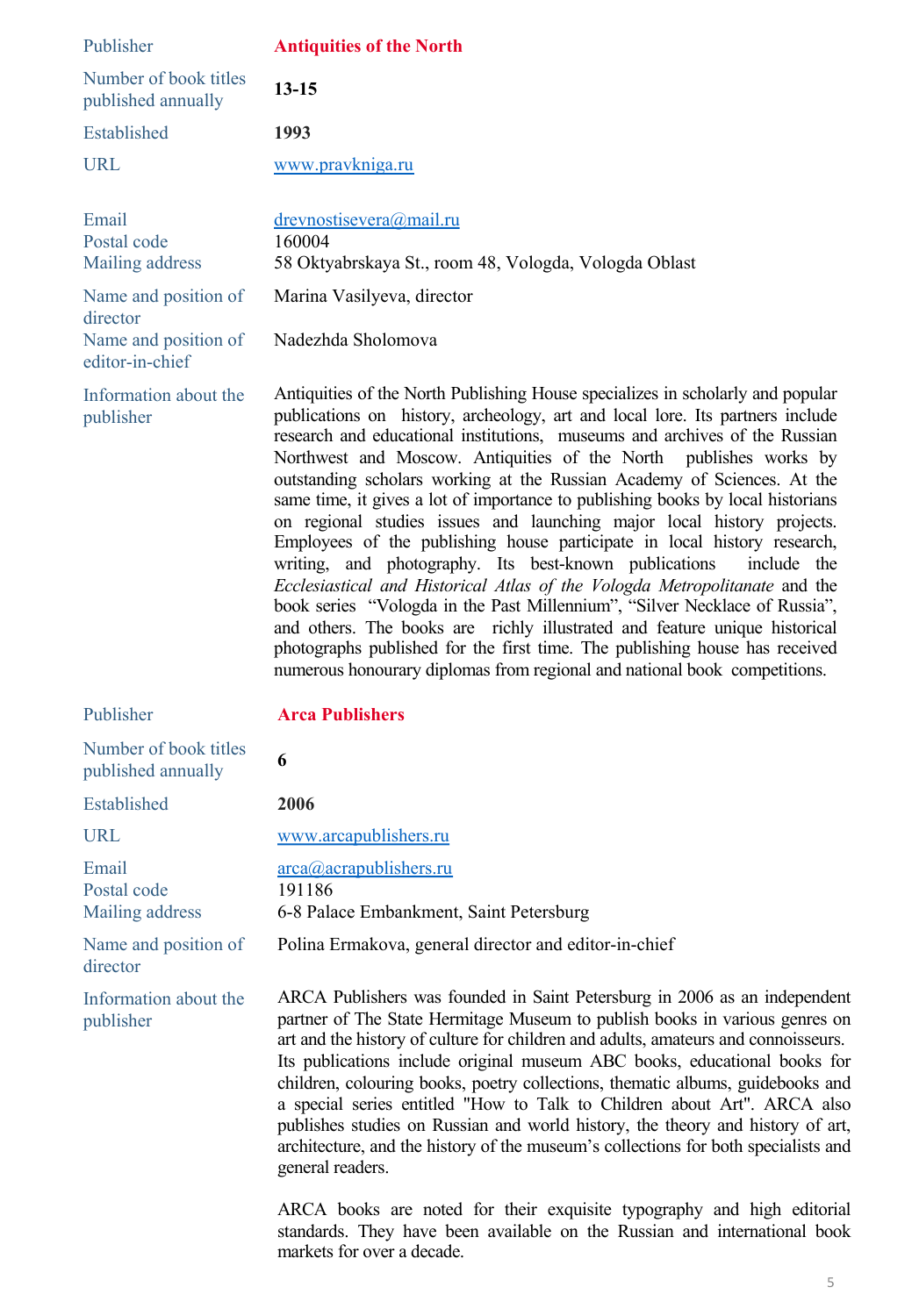| Publisher                                   | <b>Bely Gorod</b>                                                                                                                                                                                                                                                                                                                                                                            |
|---------------------------------------------|----------------------------------------------------------------------------------------------------------------------------------------------------------------------------------------------------------------------------------------------------------------------------------------------------------------------------------------------------------------------------------------------|
| Number of book titles<br>published annually | 50                                                                                                                                                                                                                                                                                                                                                                                           |
| Established                                 | 1996                                                                                                                                                                                                                                                                                                                                                                                         |
| <b>URL</b>                                  | www.pravkniga.ru                                                                                                                                                                                                                                                                                                                                                                             |
| Email<br>Postal code<br>Mailing address     | darizdat@gmail.com<br>117186<br>7 Nagornaya St., bldg. 5, room 34, Moscow                                                                                                                                                                                                                                                                                                                    |
| Name and position of<br>director            | Konstantin Chechenev, general director                                                                                                                                                                                                                                                                                                                                                       |
| Information about the<br>publisher          | Bely Gorod publishes gift editions and books on art and culture, including<br>the history of cinema. Another important area of activity is the production<br>of illustrated educational children's books. The "Enya and Elya" series of<br>educational fairy tales by the contemporary writer Anna Goncharova has<br>received prestigious awards at Russian and international book contests. |

B

| Publisher                                                                   | <b>Boslen</b>                                                                                                                                                                                                                                                                                                                                                                                                                                                                                                                                                                                                                                                                                                                                         |
|-----------------------------------------------------------------------------|-------------------------------------------------------------------------------------------------------------------------------------------------------------------------------------------------------------------------------------------------------------------------------------------------------------------------------------------------------------------------------------------------------------------------------------------------------------------------------------------------------------------------------------------------------------------------------------------------------------------------------------------------------------------------------------------------------------------------------------------------------|
| Number of book titles<br>published annually                                 | 30                                                                                                                                                                                                                                                                                                                                                                                                                                                                                                                                                                                                                                                                                                                                                    |
| Established                                                                 | 2002                                                                                                                                                                                                                                                                                                                                                                                                                                                                                                                                                                                                                                                                                                                                                  |
| <b>URL</b>                                                                  | www.boslen.ru/portfolio/                                                                                                                                                                                                                                                                                                                                                                                                                                                                                                                                                                                                                                                                                                                              |
| Email<br>Postal code<br>Mailing address                                     | $bar(\omega)$ boslen.ru<br>105082<br>71 Bakuninskaya St., bldg. 10, room 30, Moscow                                                                                                                                                                                                                                                                                                                                                                                                                                                                                                                                                                                                                                                                   |
| Name and position of<br>director<br>Name and position of<br>editor-in-chief | Elena Bychkova, general director<br>Yulia Simonova                                                                                                                                                                                                                                                                                                                                                                                                                                                                                                                                                                                                                                                                                                    |
| Information about the<br>publisher                                          | Boslen Publishing House is a small independent company that releases<br>unique books intended for readers all over the world. Its portfolio<br>includes an album of drawings by Konstantin Stanislavsky that is<br>published for the first time ever, a book with a complete collection of<br>poetic translations by Marina Tsvetaeva, and many other wonderful<br>books about which we would like to tell the world together with you! We<br>will be happy to answer any inquiries at $bar(\omega)$ boslen.ru.<br>Similarly, if you have books that are suitable for our specialization and<br>are looking for a responsible, punctual and interested partner for<br>publishing high-quality books in Russia - send us an offer at<br>bar@boslen.ru. |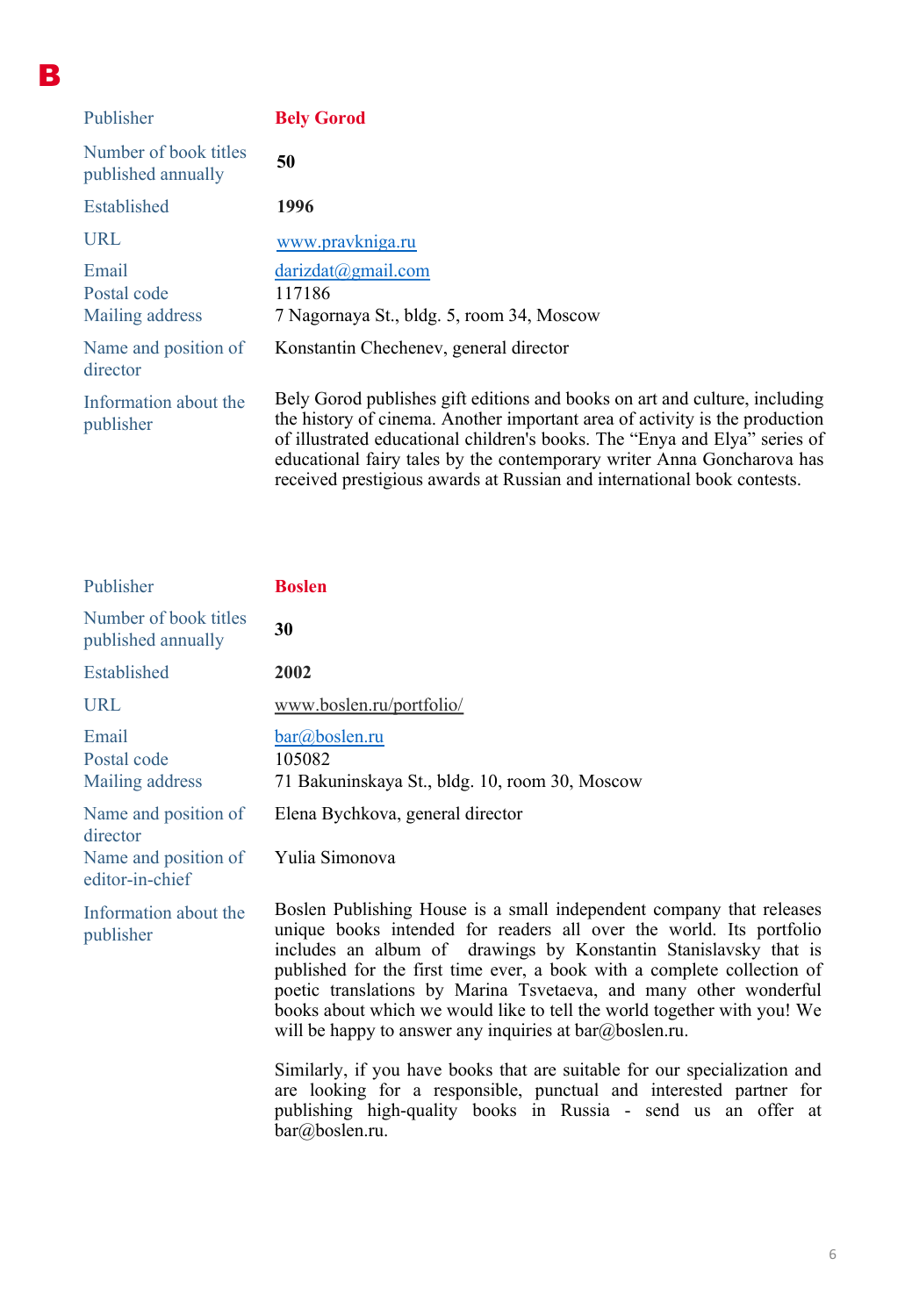| Publisher                                   | Dar                                                                                                                                                                                                                                                                                                                                                                                                                                                                                                                                  |
|---------------------------------------------|--------------------------------------------------------------------------------------------------------------------------------------------------------------------------------------------------------------------------------------------------------------------------------------------------------------------------------------------------------------------------------------------------------------------------------------------------------------------------------------------------------------------------------------|
| Number of book titles<br>published annually | 40                                                                                                                                                                                                                                                                                                                                                                                                                                                                                                                                   |
| Established                                 | 2005                                                                                                                                                                                                                                                                                                                                                                                                                                                                                                                                 |
| <b>URL</b>                                  | www.pravkniga.ru                                                                                                                                                                                                                                                                                                                                                                                                                                                                                                                     |
| Email<br>Postal code<br>Mailing address     | darizdat@gmail.com<br>109240<br>4 Verkhnyaya Radishchevskaya St., bldg. 3-4-5, Moscow                                                                                                                                                                                                                                                                                                                                                                                                                                                |
| Name and position of<br>director            | Nina Pereslegina, general director                                                                                                                                                                                                                                                                                                                                                                                                                                                                                                   |
| Information about the<br>publisher          | Dar publishes books for a wide audience, including children and young<br>people. Its main areas include books about history and culture; handbooks<br>and reference works on the history of Christian culture; fiction; children's<br>and educational literature; and family psychology and books on parenting.<br>The publishing house's authors include the well-known contemporary<br>writers Andrei Desnitsky, Elena Zelinskaya, Ekaterina Burmistrova,<br>Vyacheslav Perevezentsev, Tatiana and Sergey Makeev, and many others. |

D

Ekaterina Vatel, Ekaterina Plaxina, and others.

| Publisher                                             | <b>Delo Publishing House, RANEPA</b>                                                                                                                                                                                                                                                                                                                                                                                                                                                                                                                                                                                                                        |
|-------------------------------------------------------|-------------------------------------------------------------------------------------------------------------------------------------------------------------------------------------------------------------------------------------------------------------------------------------------------------------------------------------------------------------------------------------------------------------------------------------------------------------------------------------------------------------------------------------------------------------------------------------------------------------------------------------------------------------|
| Number of book titles<br>published annually           | 30                                                                                                                                                                                                                                                                                                                                                                                                                                                                                                                                                                                                                                                          |
| Established                                           | 1990                                                                                                                                                                                                                                                                                                                                                                                                                                                                                                                                                                                                                                                        |
| <b>URL</b><br>Email<br>Postal code<br>Mailing address | www.delo.ranepa.ru<br>delo@ranepa.ru<br>119571<br>82 Vernadsky Prospect, Moscow                                                                                                                                                                                                                                                                                                                                                                                                                                                                                                                                                                             |
| Name and position of<br>director                      | Valery Natarov, director                                                                                                                                                                                                                                                                                                                                                                                                                                                                                                                                                                                                                                    |
| Name and position of<br>editor-in-chief               | Valerian Anashvili                                                                                                                                                                                                                                                                                                                                                                                                                                                                                                                                                                                                                                          |
| Information about the<br>publisher                    | Delo is one of the oldest contemporary academic publishing houses in<br>Russia, established by the Academy of National Economy under the<br>Government of the Russian Federation in 1990. In 2011, it became part of<br>RAGS Publishing House.<br>In its current form, the structure of the Publishing House includes                                                                                                                                                                                                                                                                                                                                       |
|                                                       | * three editorial offices (educational works, translations, small-circulation<br>publications)<br>* a printing center with modern digital printing equipment<br>* a commercial center with four company shops on the territory of the<br>Academy and storage facilities<br>* department of souvenir products<br>The publishing house specializes in scholarly and educational literature in<br>the social sciences — economics, law, public administration, sociology,<br>cultural studies, philosophy, linguistics, political science, etc. Our authors<br>are well-known Russian and foreign scholars who are recognized in their<br>fields of knowledge. |

Dar works with the well-known artists Natalia Klimova, Anna Desnitskaya,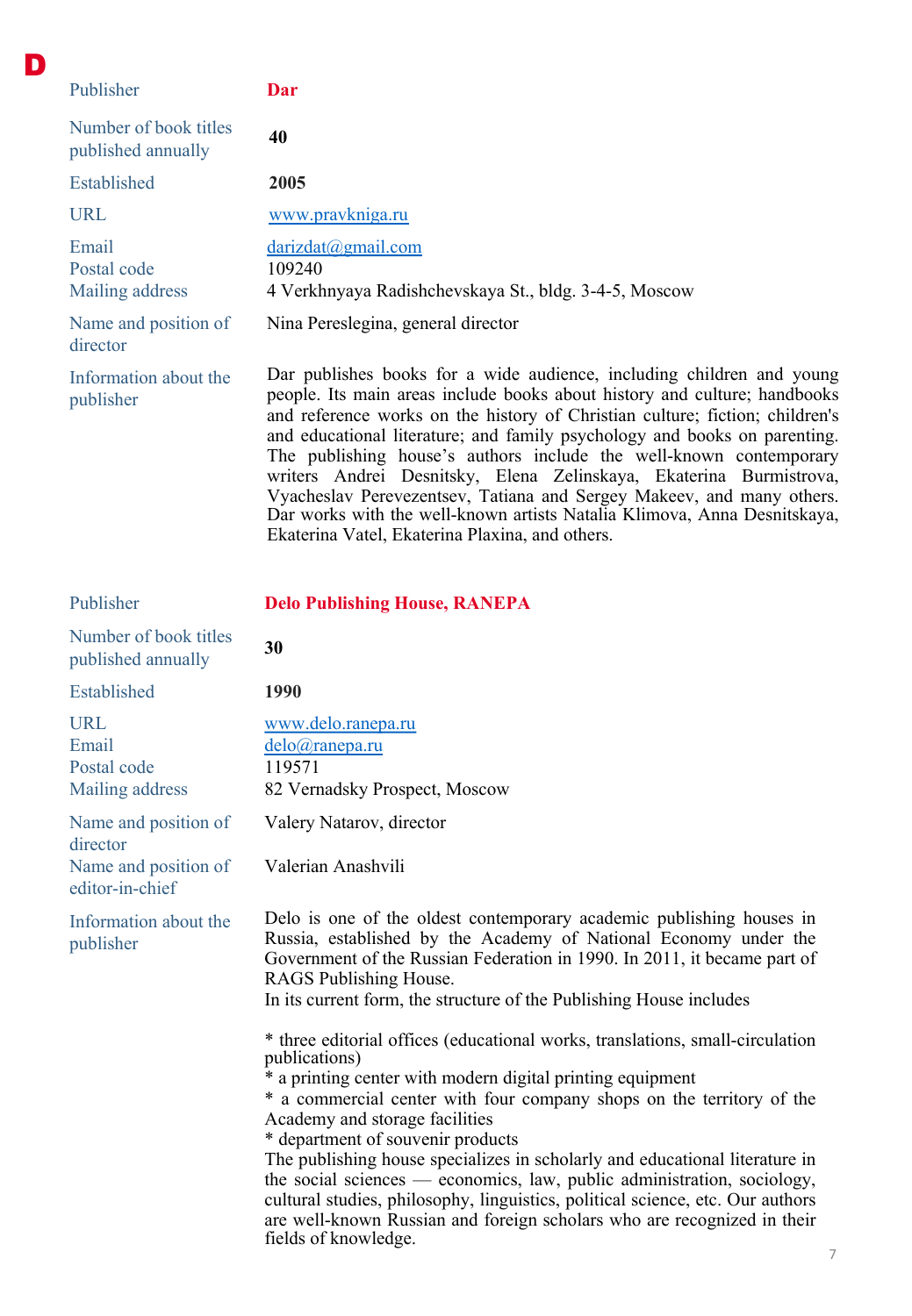| Publisher                                                                   | <b>Dobry Velikan</b>                                                                                                                                                                                                                                                                                                                                                                                                                                                                                                                                                                               |
|-----------------------------------------------------------------------------|----------------------------------------------------------------------------------------------------------------------------------------------------------------------------------------------------------------------------------------------------------------------------------------------------------------------------------------------------------------------------------------------------------------------------------------------------------------------------------------------------------------------------------------------------------------------------------------------------|
| Number of book titles<br>published annually                                 | $\overline{\mathbf{4}}$                                                                                                                                                                                                                                                                                                                                                                                                                                                                                                                                                                            |
| Established                                                                 | 2016                                                                                                                                                                                                                                                                                                                                                                                                                                                                                                                                                                                               |
| <b>URL</b><br>Email<br>Postal code<br>Mailing address                       | $www.xn---8sbbfhjvenize 1a8m.xn-p1ai$<br>dobry velikan@mail.ru<br>183038<br>31-10 Kolsky Prospect, Murmansk                                                                                                                                                                                                                                                                                                                                                                                                                                                                                        |
| Name and position of<br>director<br>Name and position of<br>editor-in-chief | Andrey Komarov, general director<br>Tatyana Berezyuk                                                                                                                                                                                                                                                                                                                                                                                                                                                                                                                                               |
| Information about the<br>publisher                                          | Dobry Velikan is a small publishing house in Murmansk specializing in<br>children's books. Our authors are mostly young contemporary writers.<br>Circulation: 2-3 thousand<br>Our very first book, From the Life of One Tree, will soon be reprinted for the<br>fifth time. Its total circulation is ten thousand copies.<br>We want our books to stay with our young readers, generating good thoughts and<br>actions in real life.                                                                                                                                                               |
| Publisher                                                                   | <b>EKSMO</b>                                                                                                                                                                                                                                                                                                                                                                                                                                                                                                                                                                                       |
| Number of book titles<br>published annually                                 |                                                                                                                                                                                                                                                                                                                                                                                                                                                                                                                                                                                                    |
| Established                                                                 | 1991                                                                                                                                                                                                                                                                                                                                                                                                                                                                                                                                                                                               |
| <b>URL</b><br>Email<br>Postal code<br>Mailing address                       | www.eksmo.ru<br>info@eksmo.ru<br>123308<br>Moscow, st. Sorge, 1, building 1.                                                                                                                                                                                                                                                                                                                                                                                                                                                                                                                       |
| Name and position of<br>director                                            | Evgeny Kapyev                                                                                                                                                                                                                                                                                                                                                                                                                                                                                                                                                                                      |
| Foreign rights<br>Fiction and Non-Fiction: Poleva.nal@eksmo.ru              | Natalia Poleva                                                                                                                                                                                                                                                                                                                                                                                                                                                                                                                                                                                     |
| Children's books:                                                           | Nailia Timershina<br>Timershina.NK@eksmo.ru                                                                                                                                                                                                                                                                                                                                                                                                                                                                                                                                                        |
| Information about the<br>publisher                                          | Eksmo, one of the largest publishing houses in Europe, started in 1991.<br>Currently Eksmo is No. 1 publisher in Russia with the largest number of<br>authors (over 8000) including world famous names such as Viktor<br>Pelevin and Dina Rubina. Eksmo encourages the readers with a great<br>number of translations of international authors, bringing to Russia<br>books by laureates of well-known literary prizes, including the Booker<br>Prize and Nobel.<br>EKSMO is a member of the Russian Book Union and one of the<br>developers of the National Program for Reading<br>initiators and |
|                                                                             | Promotion and Development.<br>Making 25% of the Russian books market with its yearly 80,000,000<br>copies printed Eksmo has become the leading publisher in fiction, non-<br>fiction and children's books. Eksmo is recognized for high standard<br>content that comes in a variety of forms across fiction and non-fiction.<br>We offer an extensive range of titles from the most prominent and<br>emerging Russian authors. Books by our authors are translated into<br>many languages of the world and are on the shelves of the bookshops in                                                  |

E

European and Asian countries.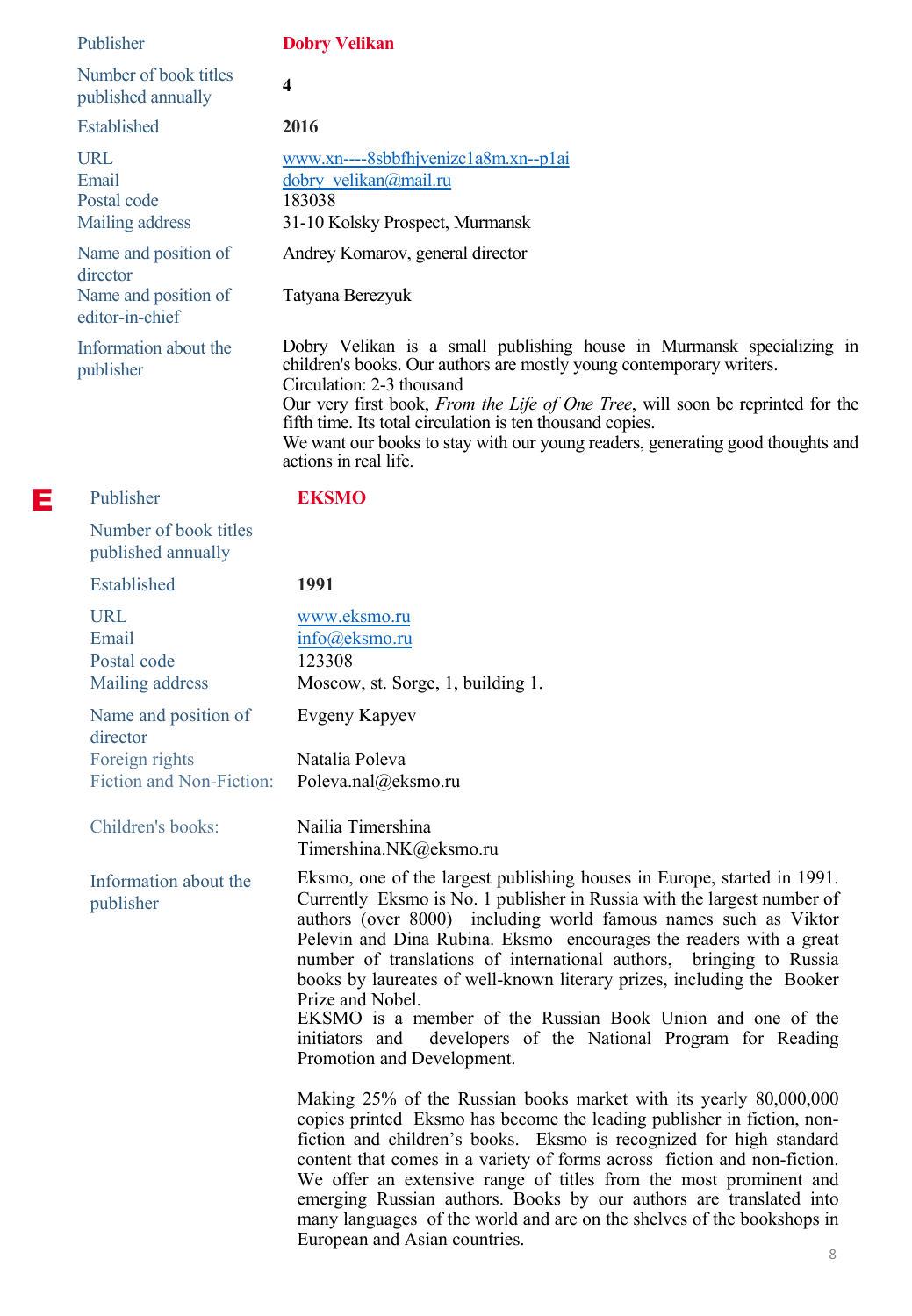| Publisher                                             | <b>EUPRESS</b>                                                                                                                                                                                                                                                                                                                                                                                                                                                                                                                                                                                                                                                                                                                                                                                                                                                                                                                                                                                                                                                                                                                                                                                                                                                                                                                                                                                                                                                                                                                                                                                                                                                                                                                                                                                         |
|-------------------------------------------------------|--------------------------------------------------------------------------------------------------------------------------------------------------------------------------------------------------------------------------------------------------------------------------------------------------------------------------------------------------------------------------------------------------------------------------------------------------------------------------------------------------------------------------------------------------------------------------------------------------------------------------------------------------------------------------------------------------------------------------------------------------------------------------------------------------------------------------------------------------------------------------------------------------------------------------------------------------------------------------------------------------------------------------------------------------------------------------------------------------------------------------------------------------------------------------------------------------------------------------------------------------------------------------------------------------------------------------------------------------------------------------------------------------------------------------------------------------------------------------------------------------------------------------------------------------------------------------------------------------------------------------------------------------------------------------------------------------------------------------------------------------------------------------------------------------------|
| Number of book titles<br>published annually           | 30                                                                                                                                                                                                                                                                                                                                                                                                                                                                                                                                                                                                                                                                                                                                                                                                                                                                                                                                                                                                                                                                                                                                                                                                                                                                                                                                                                                                                                                                                                                                                                                                                                                                                                                                                                                                     |
| Established                                           | 1999                                                                                                                                                                                                                                                                                                                                                                                                                                                                                                                                                                                                                                                                                                                                                                                                                                                                                                                                                                                                                                                                                                                                                                                                                                                                                                                                                                                                                                                                                                                                                                                                                                                                                                                                                                                                   |
| <b>URL</b><br>Email<br>Postal code<br>Mailing address | www.eupress.ru<br>books@eupress.ru<br>191187<br>6/1 Gagarinskaya St., Saint Petersburg                                                                                                                                                                                                                                                                                                                                                                                                                                                                                                                                                                                                                                                                                                                                                                                                                                                                                                                                                                                                                                                                                                                                                                                                                                                                                                                                                                                                                                                                                                                                                                                                                                                                                                                 |
| Name and position of                                  | Milena Kondratyeva, director                                                                                                                                                                                                                                                                                                                                                                                                                                                                                                                                                                                                                                                                                                                                                                                                                                                                                                                                                                                                                                                                                                                                                                                                                                                                                                                                                                                                                                                                                                                                                                                                                                                                                                                                                                           |
| director<br>Name and position of<br>editor-in-chief   | Antonina Balakina                                                                                                                                                                                                                                                                                                                                                                                                                                                                                                                                                                                                                                                                                                                                                                                                                                                                                                                                                                                                                                                                                                                                                                                                                                                                                                                                                                                                                                                                                                                                                                                                                                                                                                                                                                                      |
| Information about the<br>publisher                    | The European University in Saint Petersburg combines research and education<br>into an effective system for the production of knowledge and the development of<br>a new generation of Russian scholars and academics in the humanities and social<br>sciences.<br>EUPRESS upholds the university's academic traditions by publishing the results<br>of advanced research by university scholars and unaffiliated specialists. Its<br>development is guided by university and departmental agendas and by attention<br>to new trends in academic thought. With over 100 books released since its<br>establishment in 2000, EUPRESS continues to publish outstanding and highly-<br>acclaimed works written by young researchers and renowned Russian and<br>foreign scholars for both the academic community and a wider audience.<br>EUPRESS works in an interdisciplinary context that brings together history,<br>history of art, sociology, political science, ethnology, comparative literature, and<br>philosophy to engender innovative ideas and broaden intellectual horizons.<br>Together with five university departments, EUPRESS has developed several<br>book series whose texts have common subject matter and research methods:<br>"Territories of History," "Res Publica," "Studia Ethnologica," "Territory of the<br>Gaze," "Source. Historian. History," "Works of the Political Science and<br>Sociology Department," "The Pragmatic Turn," "Aesthetics and Politics," and<br>others.<br>The EUPRESS internet store www.eupress.ru opened in 2009 to broaden the<br>publishing house's readership and serve today's book market. Visit<br>www.eupress.ru to learn about our publications, current projects and future<br>plans, as well as to order books. We hope to see you soon! |
| Publisher                                             | Goodwin                                                                                                                                                                                                                                                                                                                                                                                                                                                                                                                                                                                                                                                                                                                                                                                                                                                                                                                                                                                                                                                                                                                                                                                                                                                                                                                                                                                                                                                                                                                                                                                                                                                                                                                                                                                                |
| Number of book titles<br>published annually           | 12                                                                                                                                                                                                                                                                                                                                                                                                                                                                                                                                                                                                                                                                                                                                                                                                                                                                                                                                                                                                                                                                                                                                                                                                                                                                                                                                                                                                                                                                                                                                                                                                                                                                                                                                                                                                     |
| Established                                           | 2019                                                                                                                                                                                                                                                                                                                                                                                                                                                                                                                                                                                                                                                                                                                                                                                                                                                                                                                                                                                                                                                                                                                                                                                                                                                                                                                                                                                                                                                                                                                                                                                                                                                                                                                                                                                                   |

URL Email Postal code Mailing address

G

Name and position of director

Information about the publisher

[www.goodwinbooks.ru/books](http://www.goodwinbooks.ru/books) [publishing@goodwinbooks.ru](mailto:publishing@goodwinbooks.ru) 197110 15lit3 Chkalovsky Prospect, Saint Petersburg

Alexander Shmakov, general director

Goodwin is a publishing house of children's literature in Saint Petersburg, Russia. It is the realization of a dream about wonderful books for kids devoted to kindness, love, adventures and magic. We carefully pick our books, translate them and participate in every stage of the publication process, including printing and binding in our manufactory.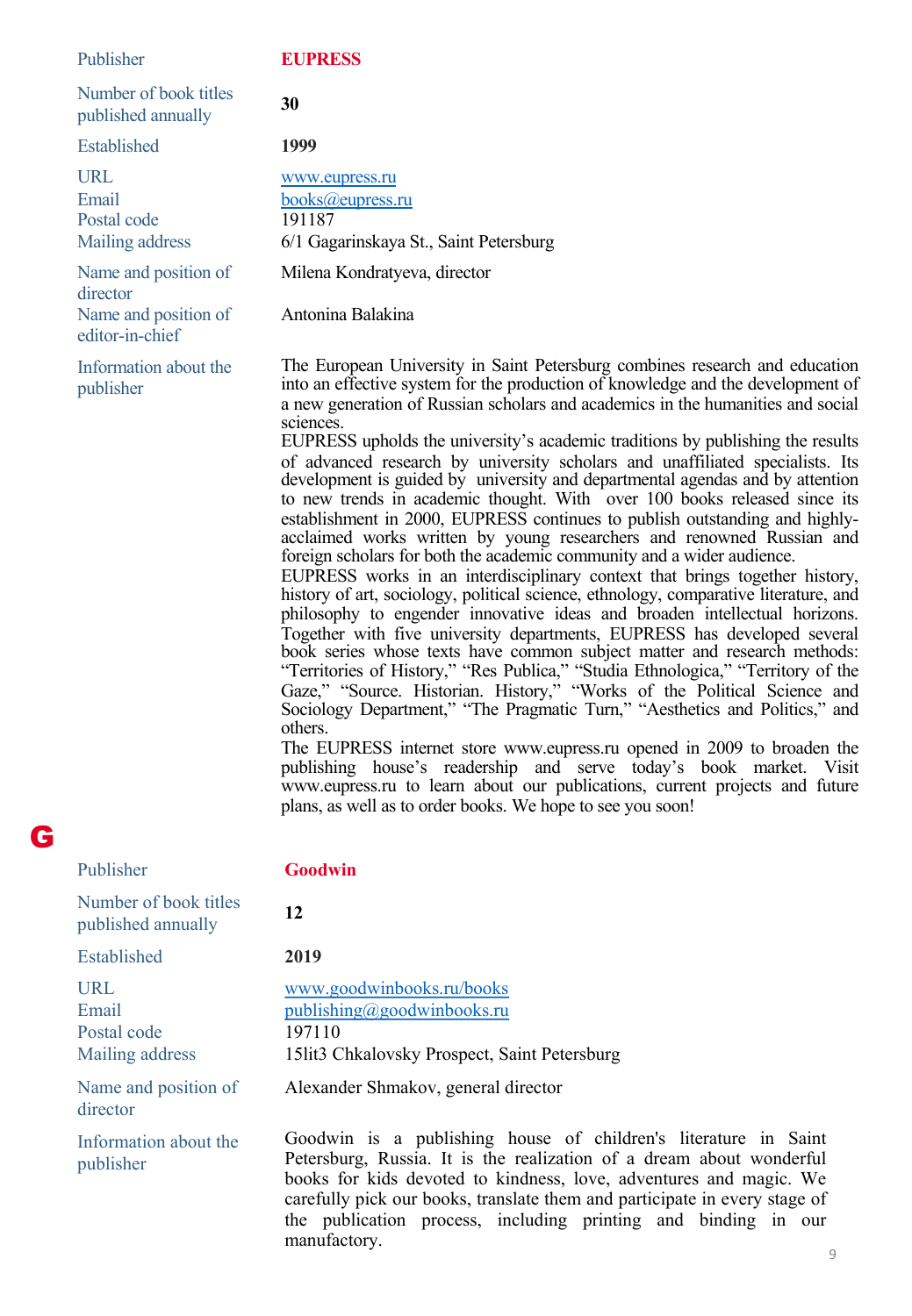| Publisher                                   | <b>Hyperion Publishing House</b>                                                                                                                                                                                                                      |
|---------------------------------------------|-------------------------------------------------------------------------------------------------------------------------------------------------------------------------------------------------------------------------------------------------------|
| Number of book titles<br>published annually | $12 - 20$                                                                                                                                                                                                                                             |
| <b>Established</b>                          | 1995                                                                                                                                                                                                                                                  |
| Email                                       | hypertrade@mail.ru                                                                                                                                                                                                                                    |
| Name and position of<br>director            | Sergey Smolyakov, general director                                                                                                                                                                                                                    |
| Name and position of<br>editor- in-chief    | Sergey Smolyakov                                                                                                                                                                                                                                      |
| Information about the<br>publisher          | Established in 1995, Hyperion Publishing House specializes in Asian<br>intellectual literature, mostly from Far Eastern countries such as Japan,<br>Korea and China. In particular, it has published over 200 Japanese and<br>50 Korean translations. |
|                                             | Since 2004, Hyperion has participated in a project of the Japanese<br>Ministry of Culture on publishing modern Japanese literature in Russian<br>translation. In 2014, Hyperion director Sergey Smolyakov was awarded                                 |

H

I

"Modern Korean Literature." Since 2014, it has published over 30 translations of Chinese literature. Hyperion Publishers is an active participant in the Sino-Russian intergovernmental project "Masterpieces of Russian and Chinese Literature," which envisages the publication of 100 Russian and 100

Chinese titles dating from ancient times to the present day..

the Japanese Order of the Rising Sun. In 2007, the publishing house launched the series "Gold Collection of Korean Classical Literature" and

| Publisher                                                | <b>Individuum Print</b>                                                                                                                                                                                                                                                                                                                                                                                                                                        |
|----------------------------------------------------------|----------------------------------------------------------------------------------------------------------------------------------------------------------------------------------------------------------------------------------------------------------------------------------------------------------------------------------------------------------------------------------------------------------------------------------------------------------------|
| Number of book titles<br>published annually              | 36                                                                                                                                                                                                                                                                                                                                                                                                                                                             |
| Established                                              | 2018                                                                                                                                                                                                                                                                                                                                                                                                                                                           |
| <b>URL</b><br>Email<br>Postal code<br>Mailing address    | www.individuumbooks.ru/books<br>valeria.burlina@individuum.ru<br>123557<br>19 Bolshoy Tishinsky Pereulok, bldg. 3, Moscow                                                                                                                                                                                                                                                                                                                                      |
| Name and position of<br>director<br>Name and position of | Aleksey Dokuchaev, general director<br>Felix Sandalov                                                                                                                                                                                                                                                                                                                                                                                                          |
| editor-in-chief                                          |                                                                                                                                                                                                                                                                                                                                                                                                                                                                |
| Information about the<br>publisher                       | Individuum Print is an independent book publishing house based in Moscow.<br>Committed to real stories, we specialize in adventure non-fiction and<br>visionary fiction. We publish first-person books written by informed people<br>with interesting life stories, including doctors, chefs, journalists, convicts and<br>anthropologists. The only thing that matters is that their viewpoint makes us<br>reconsider notions that we regarded as unshakable. |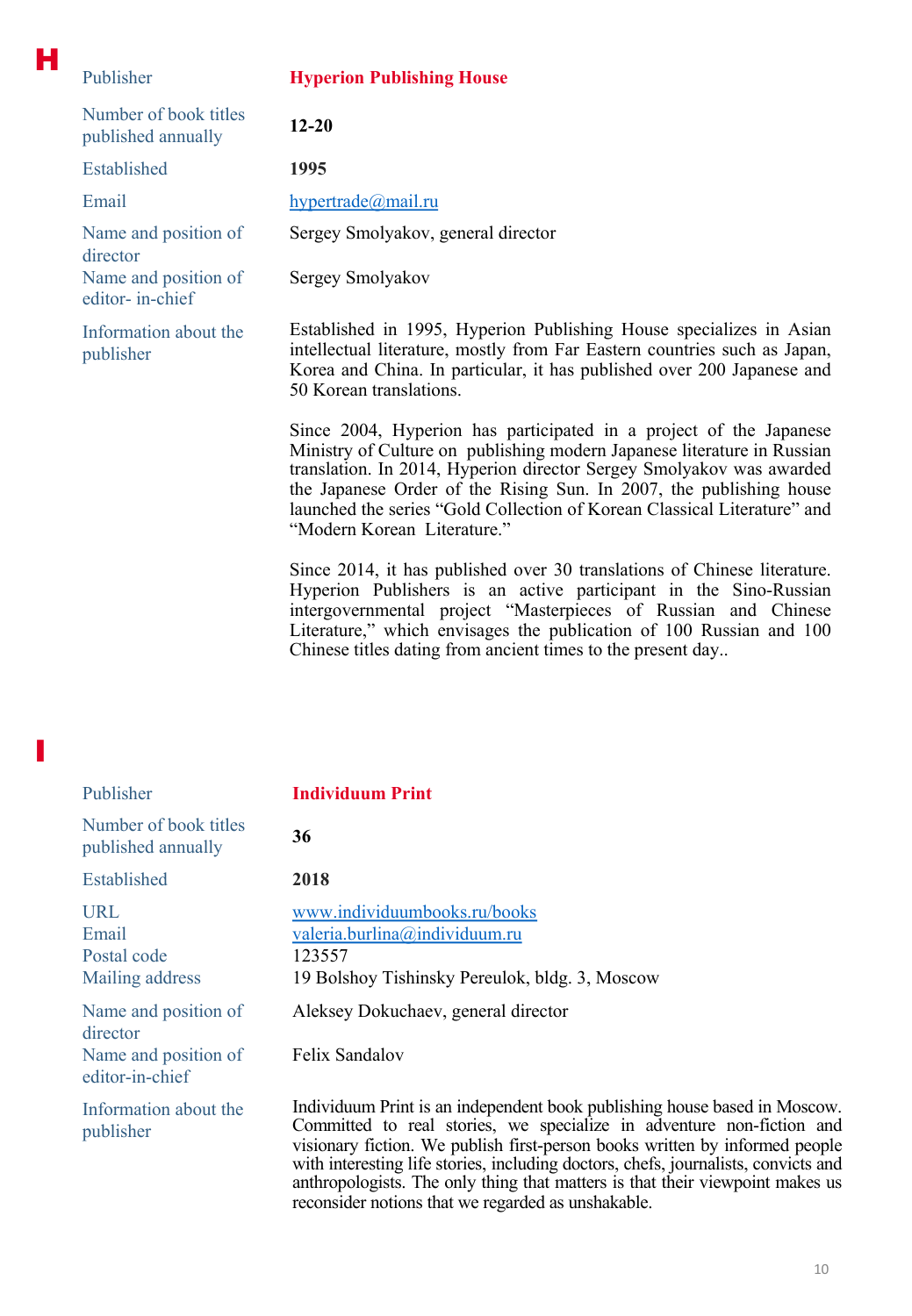| Publisher                                      | <b>Kitap</b>                                                                                                                                          |
|------------------------------------------------|-------------------------------------------------------------------------------------------------------------------------------------------------------|
| Number of book titles<br>published annually    | 165                                                                                                                                                   |
| Established                                    | 1919                                                                                                                                                  |
| URL<br>Email<br>Postal code<br>Mailing address | www.kitap-ufa.ru<br>kitapmail@mail.ru<br>450001<br>2 Prospect Oktyabrya, Ufa                                                                          |
| Name and position of<br>director               | Ilgam Yandavletov                                                                                                                                     |
| Name and position of<br>editor-in-chief        | Zulfia Karabaeva                                                                                                                                      |
| Information about the<br>publisher             | Kitap publishes fiction, non-fiction, educational, children's, social and<br>political works in Bashkir, Russian, Tatar, English and other languages. |

| Publisher                                             | <b>Kolo Publishers, Ltd.</b>                                                                                                                                                                                                                                                                                                                                                 |
|-------------------------------------------------------|------------------------------------------------------------------------------------------------------------------------------------------------------------------------------------------------------------------------------------------------------------------------------------------------------------------------------------------------------------------------------|
| Number of book titles<br>published annually           | 12                                                                                                                                                                                                                                                                                                                                                                           |
| <b>Established</b>                                    | <b>2000</b>                                                                                                                                                                                                                                                                                                                                                                  |
| <b>URL</b><br>Email<br>Postal code<br>Mailing address | www.kolohouse.ru<br>office@kolohouse.ru<br>197198<br>1/79 Dobrolyubova Prospect, room 206, Saint Petersburg                                                                                                                                                                                                                                                                  |
| Name and position of<br>director                      | Anton Voznesensky, director                                                                                                                                                                                                                                                                                                                                                  |
| Name and position of<br>editor-in-chief               | <b>Anton Voznesensky</b>                                                                                                                                                                                                                                                                                                                                                     |
| Information about the<br>publisher                    | Kolo publishes scholarly books on the theory and history of architecture, the<br>conservation and restoration of the national cultural heritage, world history,<br>literature and art history. It also publishes the academic journals<br>Architectural Heritage, Wooden Architecture, Architectural Ceramics of the<br><i>World, The Russian Country Estate and others.</i> |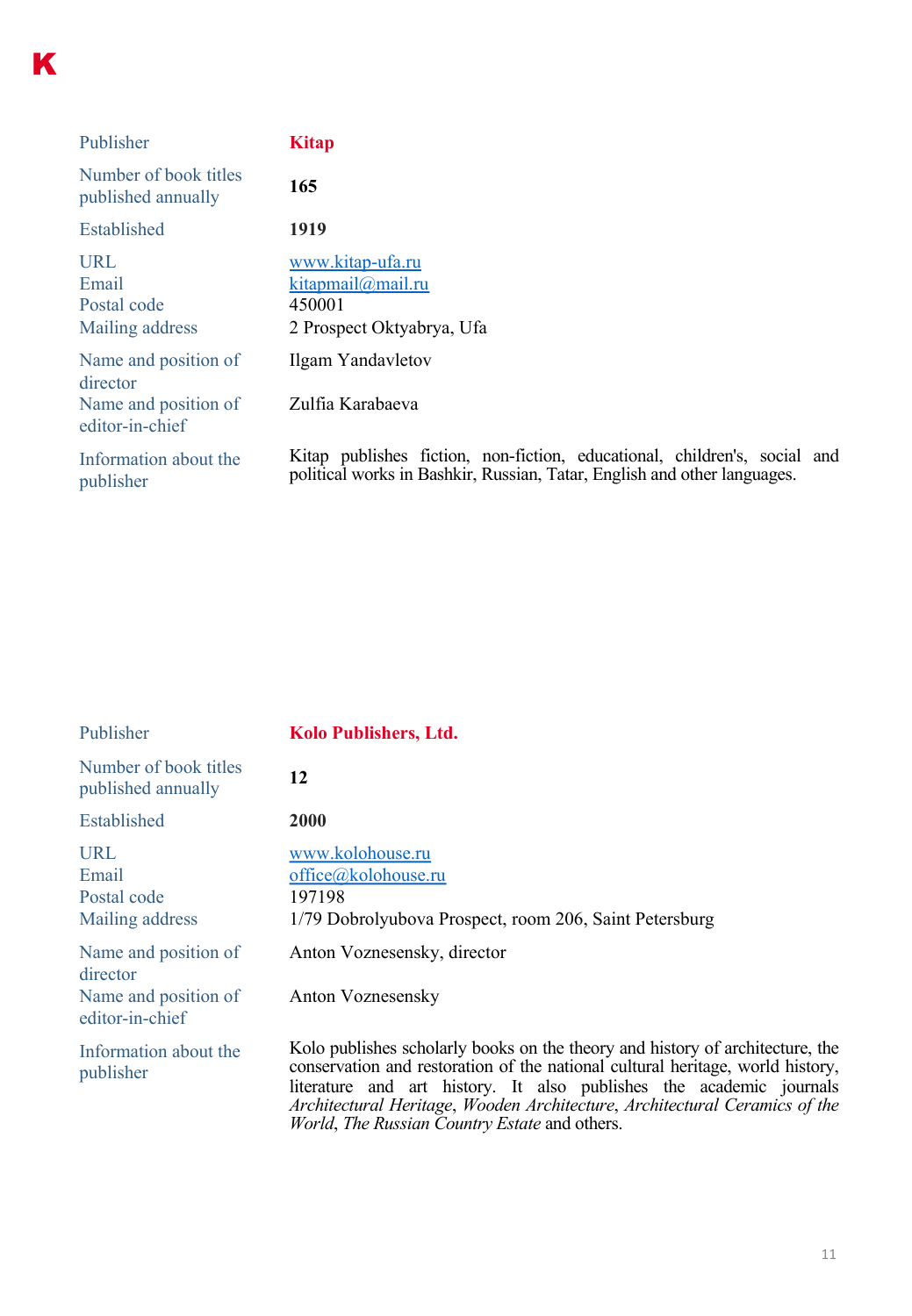|   | Publisher                                                                   | Kompasguide                                                                                                                                                                                                                                                                                                                                                                                                                                                                                                                                                                                                                                                                                                                                                                                                                                                                                                                                                                                                              |
|---|-----------------------------------------------------------------------------|--------------------------------------------------------------------------------------------------------------------------------------------------------------------------------------------------------------------------------------------------------------------------------------------------------------------------------------------------------------------------------------------------------------------------------------------------------------------------------------------------------------------------------------------------------------------------------------------------------------------------------------------------------------------------------------------------------------------------------------------------------------------------------------------------------------------------------------------------------------------------------------------------------------------------------------------------------------------------------------------------------------------------|
|   | Number of book titles<br>published annually                                 | $40 - 60$                                                                                                                                                                                                                                                                                                                                                                                                                                                                                                                                                                                                                                                                                                                                                                                                                                                                                                                                                                                                                |
|   | Established                                                                 | 2008                                                                                                                                                                                                                                                                                                                                                                                                                                                                                                                                                                                                                                                                                                                                                                                                                                                                                                                                                                                                                     |
|   | <b>URL</b><br>Email<br>Postal code<br>Mailing address                       | www.kompasgid.ru/ru<br>book.kompasgid@gmail.com<br>115172<br>11 Krasnokholmskaya Embankment, bldg. 1, Moscow                                                                                                                                                                                                                                                                                                                                                                                                                                                                                                                                                                                                                                                                                                                                                                                                                                                                                                             |
|   | Name and position of<br>director<br>Name and position of<br>editor-in-chief | Vitaly Zyusko, general director<br>Vitaly Zyusko                                                                                                                                                                                                                                                                                                                                                                                                                                                                                                                                                                                                                                                                                                                                                                                                                                                                                                                                                                         |
|   | Information about the<br>publisher                                          | Most books for teenagers published by KompasGuide encourage them to ask<br>adults for answers. We firmly believe that children have the right to know<br>about things that are important to them. They must feel free to ask about<br>anything they are interested in. It is vital for children to understand what this<br>world is really like and to be sure that their family is not hiding anything from<br>them.                                                                                                                                                                                                                                                                                                                                                                                                                                                                                                                                                                                                    |
|   |                                                                             | That is why KompasGuide has published books dealing with death, World<br>War II, the mass prosecutions of 1937, diseases, divorces, and the joys and<br>troubles of complicated school life.                                                                                                                                                                                                                                                                                                                                                                                                                                                                                                                                                                                                                                                                                                                                                                                                                             |
|   |                                                                             | It is important for us that parents consider Kompas Guide editions to be not just<br>books to give their children to read but a link between the world of children<br>and the world of adults, an invitation to dialogue. No matter whether this<br>dialogue is easy or hard, it is essential for both sides. This is what we strive<br>for.                                                                                                                                                                                                                                                                                                                                                                                                                                                                                                                                                                                                                                                                             |
| M | Publisher                                                                   | <b>MIF Publishers</b>                                                                                                                                                                                                                                                                                                                                                                                                                                                                                                                                                                                                                                                                                                                                                                                                                                                                                                                                                                                                    |
|   | Number of book titles<br>published annually                                 | 400                                                                                                                                                                                                                                                                                                                                                                                                                                                                                                                                                                                                                                                                                                                                                                                                                                                                                                                                                                                                                      |
|   | Established                                                                 | 2005                                                                                                                                                                                                                                                                                                                                                                                                                                                                                                                                                                                                                                                                                                                                                                                                                                                                                                                                                                                                                     |
|   | <b>URL</b><br>Email<br>Postal code<br>Mailing address                       | www.mann-ivanov-ferber.ru<br>m.shakura@mann-ivanov-ferber.ru<br>123104<br>7 Bolshoy Kozikhinsky Pereulok, bldg. 2, room 24                                                                                                                                                                                                                                                                                                                                                                                                                                                                                                                                                                                                                                                                                                                                                                                                                                                                                               |
|   | Name and position of<br>director                                            | Dmitry Utrobin, general director                                                                                                                                                                                                                                                                                                                                                                                                                                                                                                                                                                                                                                                                                                                                                                                                                                                                                                                                                                                         |
|   | Information about the<br>publisher                                          | One of our readers wrote, "MIF is the first thing you think of when speaking<br>about books that can change your life or just spice up a quiet evening."<br>During the 16 years of its existence, MIF has published over 3,200 books. It is<br>one of the biggest business book publishers in Russia, whose foreign authors<br>include Peter Drucker, Daniel Goleman, Malcolm Gladwell, Phil Barden, and<br>many others. We are also proud to publish a number of outstanding Russian<br>authors such as Igor Mann, Maxim Batyrev, Gleb Arkhangelsky, and Igor<br>Oleynikov. The famous "White Library", which was the publishing house's<br>first series, is found in the corporate libraries of all top Russian companies.<br>Besides business literature, MIF publishes books on creativity and self-<br>improvement, comics, and children's books.<br>MIF publications get rave reviews from readers for their outstanding design<br>and inspiring contemporary illustrations. We carefully monitor our editions, as |

we are committed to publishing beautiful, high-quality books.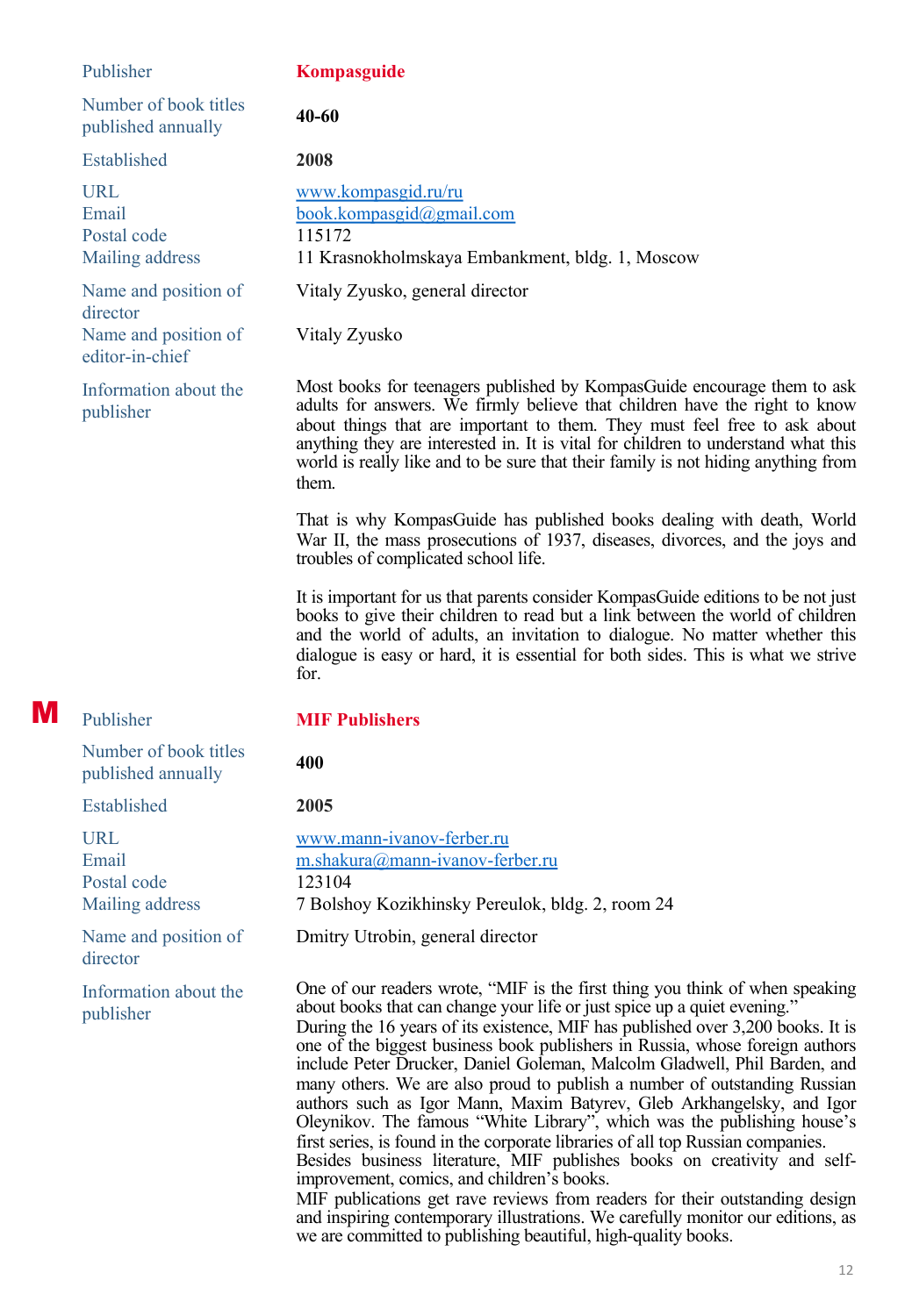| Publisher                                                                   | <b>National Publishing Company BICHIK</b>                                                                                                                                                                                                                                                                                                                                                                                                                                                                                                                                                                                                                                      |
|-----------------------------------------------------------------------------|--------------------------------------------------------------------------------------------------------------------------------------------------------------------------------------------------------------------------------------------------------------------------------------------------------------------------------------------------------------------------------------------------------------------------------------------------------------------------------------------------------------------------------------------------------------------------------------------------------------------------------------------------------------------------------|
| Number of book titles<br>published annually                                 | 300                                                                                                                                                                                                                                                                                                                                                                                                                                                                                                                                                                                                                                                                            |
| Established                                                                 | 1926                                                                                                                                                                                                                                                                                                                                                                                                                                                                                                                                                                                                                                                                           |
| <b>URL</b>                                                                  | www.bichik.ru                                                                                                                                                                                                                                                                                                                                                                                                                                                                                                                                                                                                                                                                  |
| Email<br>Postal code<br>Mailing address                                     | bichik rmpi@mail.ru<br>677000<br>30/1 Kurashova St., Yakutsk, Republic of Sakha (Yakutia)                                                                                                                                                                                                                                                                                                                                                                                                                                                                                                                                                                                      |
| Name and position of<br>director<br>Name and position of<br>editor-in-chief | <b>Avgust Egorov</b><br>Marina Makeeva                                                                                                                                                                                                                                                                                                                                                                                                                                                                                                                                                                                                                                         |
| Information about the<br>publisher                                          | Bichik, the largest publishing company in Siberia and the Russian Far<br>East, is located in<br>Yakutia, the coldest inhabited part of the globe. Bichik was founded<br>almost a century ago in 1926 ("bichik" means "written language" in<br>Yakut). We are proud that our books entertained people in these<br>"backwoods" in the days when there were no smart gadgets or amusement<br>centers. Every year, we publish over 300 different children's, fiction,<br>study, and reference books, as well as digital and multimedia works. Over<br>the past 5 years, we have won over 20 Russian and international prizes, of<br>which 14 were awarded to our children's books. |

N

| Publisher                                                                   | <b>Nauka Publishers</b>                                                                                                                                                                                                                                                                                                                                                                                                                                                             |
|-----------------------------------------------------------------------------|-------------------------------------------------------------------------------------------------------------------------------------------------------------------------------------------------------------------------------------------------------------------------------------------------------------------------------------------------------------------------------------------------------------------------------------------------------------------------------------|
| Number of book titles<br>published annually                                 | 60-100                                                                                                                                                                                                                                                                                                                                                                                                                                                                              |
| Established                                                                 | 1727                                                                                                                                                                                                                                                                                                                                                                                                                                                                                |
| URL<br>Email<br>Postal code<br>Mailing address                              | www.naukapublishers.ru<br>info@naukaran.com<br>121099<br>6 Shubinsky Pereulok, bldg. 1, Moscow                                                                                                                                                                                                                                                                                                                                                                                      |
| Name and position of<br>director<br>Name and position of<br>editor-in-chief | Marat Badashkeev, acting director<br>Tatyana Filippova                                                                                                                                                                                                                                                                                                                                                                                                                              |
| Information about the<br>publisher                                          | Nauka Publishers has 290 years of experience in publishing academic<br>books in Russia, ranking among the largest and oldest publishing<br>companies in the world. Its publications cover a wide range of subjects,<br>including works by outstanding Russian scholars, complete collections of<br>Russian scholarly and literary classics, modern monographs, academic and<br>popular journals, thematic collections, textbooks, popular science works,<br>and books for children. |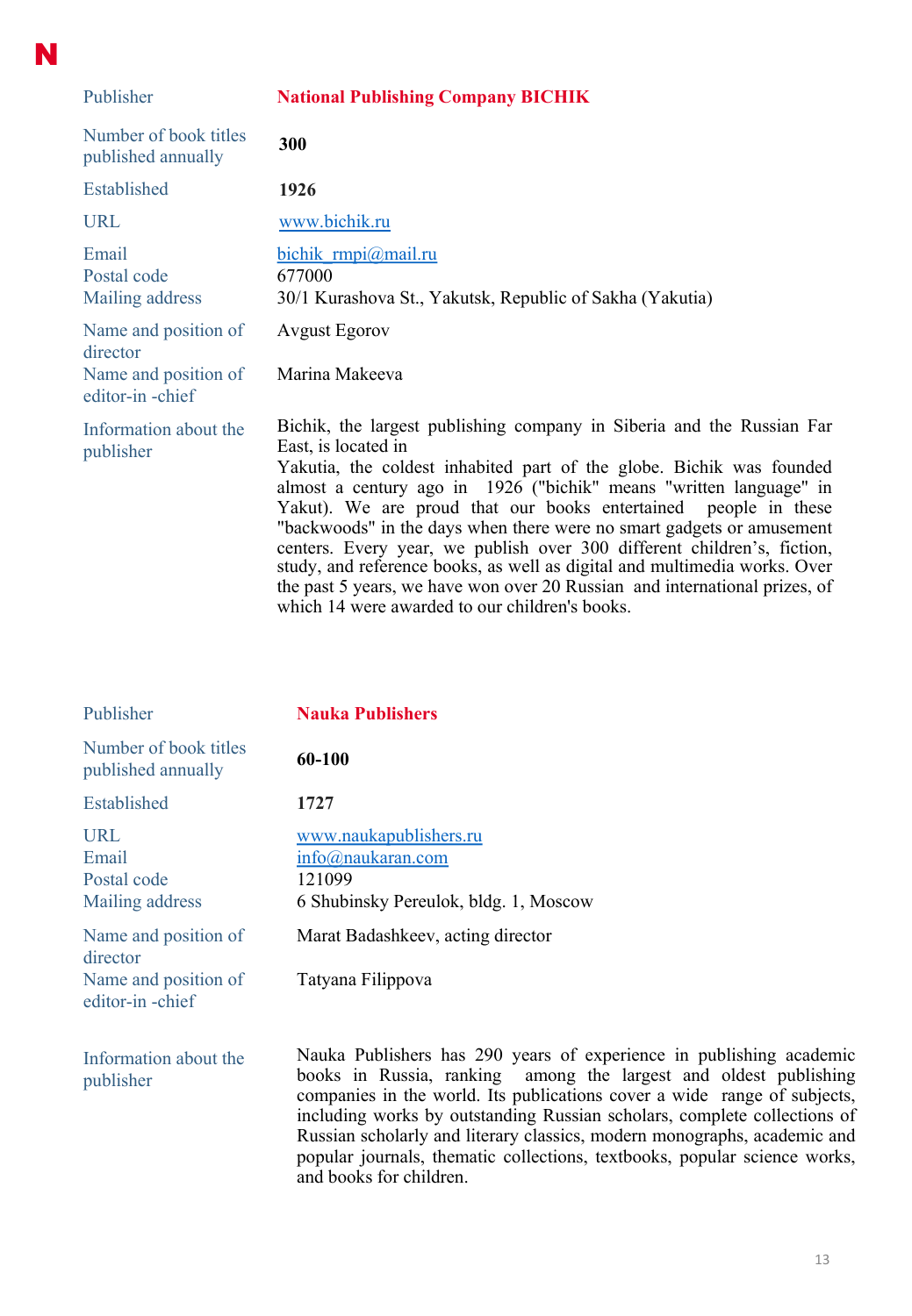| Publisher                                             | <b>Neolit</b>                                                                                                                                                            |
|-------------------------------------------------------|--------------------------------------------------------------------------------------------------------------------------------------------------------------------------|
| Number of book titles<br>published annually           | 10                                                                                                                                                                       |
| Established                                           | 2012                                                                                                                                                                     |
| <b>URL</b><br>Email<br>Postal code<br>Mailing address | www.forum-books.ru<br>$neolitera(\partial gmail.ru)$<br>107023<br>8 Mazhorov Pereulok, bldg. 2, Moscow                                                                   |
| Name and position of<br>director                      | Mikhail Shatin, general director                                                                                                                                         |
| Name and position of<br>editor-in-chief               | Svetlana Silvanovich                                                                                                                                                     |
| Information about the<br>publisher in English         | Founded in November 2012, Neolit Publishing House specializes in the<br>humanities, including history, cultural studies, literary criticism, psychology<br>and pedagogy. |

P

Publisher **PAULSEN**

| Number of book titles<br>published annually    | 35                                                                                                                                                                                                                                                                                                                                                                                                                                                                      |
|------------------------------------------------|-------------------------------------------------------------------------------------------------------------------------------------------------------------------------------------------------------------------------------------------------------------------------------------------------------------------------------------------------------------------------------------------------------------------------------------------------------------------------|
| <b>Established</b>                             | 2004                                                                                                                                                                                                                                                                                                                                                                                                                                                                    |
| URL<br>Email<br>Postal code<br>Mailing address | www.paulsen.ru<br>$info(a)$ paulsen.ru<br>107031<br>7 Zvonarsky Pereulok, bldg. 2, Moscow                                                                                                                                                                                                                                                                                                                                                                               |
| Name and position of<br>director               | Raisa Neyaglova-Kolosova, general director                                                                                                                                                                                                                                                                                                                                                                                                                              |
| Name and position of<br>editor-in-chief        | Raisa Neyaglova-Kolosova                                                                                                                                                                                                                                                                                                                                                                                                                                                |
| Information about the<br>publisher             | Paulsen Publishing House is the only publisher in Russia to specialize in<br>non-fiction, fiction and popular science books on the Arctic and Antarctic.<br>Over the years, it has published over 200 unique books on scientific<br>research in the Polar Regions, the history of geographic discoveries, the<br>development of nordic territories and the life of their indigenous peoples.<br>Paulsen works in collaboration with the best specialists in the field – |

historians, researchers, travelers and photographers.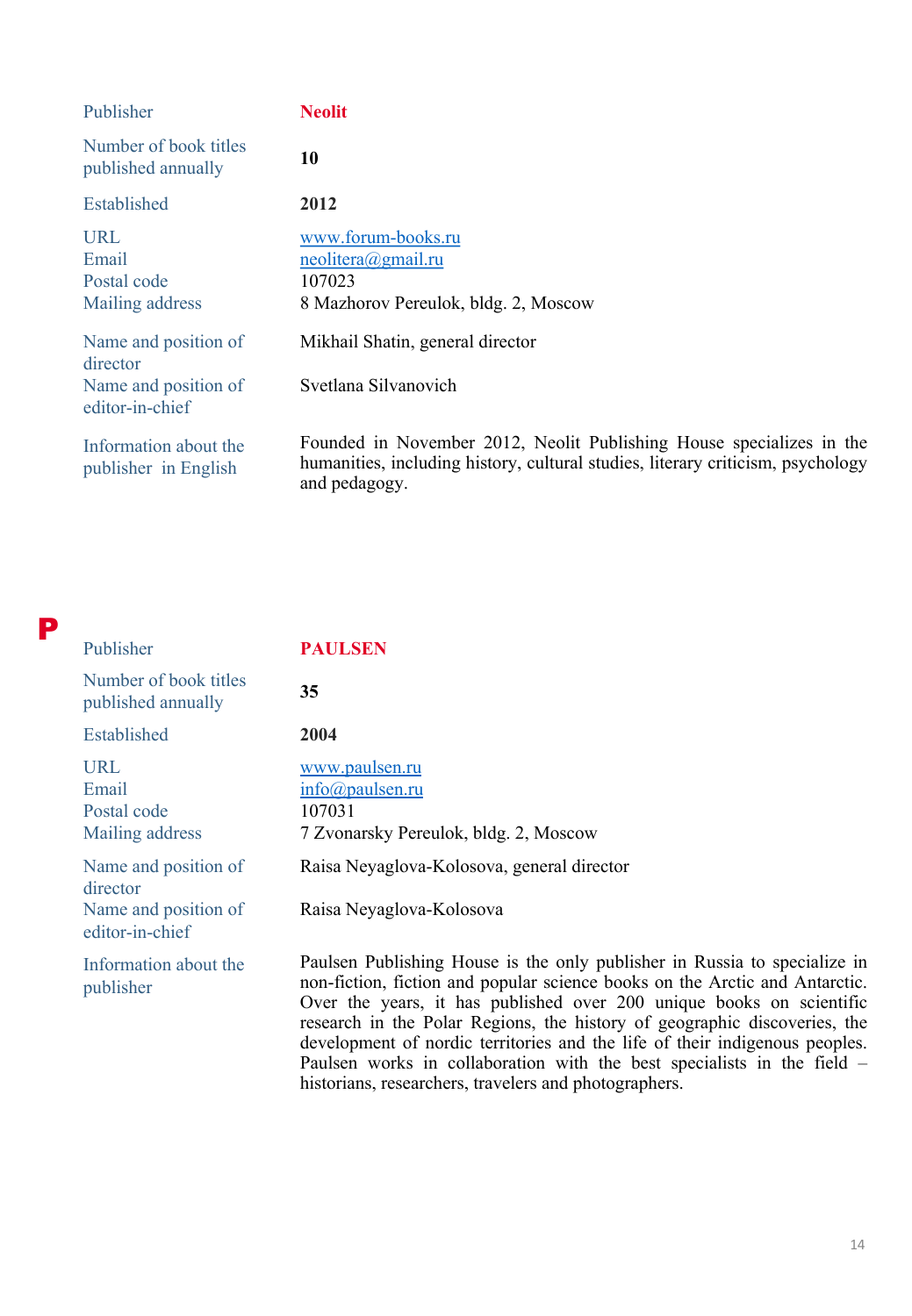| Publisher                                                                   | <b>Polyandria Publishing House</b>                                                                                                                                                                                                                                                                                                                                                                                                                                                                                                                                                                                                                                                                                                                                             |
|-----------------------------------------------------------------------------|--------------------------------------------------------------------------------------------------------------------------------------------------------------------------------------------------------------------------------------------------------------------------------------------------------------------------------------------------------------------------------------------------------------------------------------------------------------------------------------------------------------------------------------------------------------------------------------------------------------------------------------------------------------------------------------------------------------------------------------------------------------------------------|
| Number of book titles<br>published annually                                 | 60                                                                                                                                                                                                                                                                                                                                                                                                                                                                                                                                                                                                                                                                                                                                                                             |
| Established                                                                 | 2011                                                                                                                                                                                                                                                                                                                                                                                                                                                                                                                                                                                                                                                                                                                                                                           |
| <b>URL</b><br>Email<br>Postal code<br>Mailing address                       | www.polyandria.ru<br>darya.ushakova@polyandria.ru<br>197342<br>6A Beloostrovskaya St., rooms 30 N and 2                                                                                                                                                                                                                                                                                                                                                                                                                                                                                                                                                                                                                                                                        |
| Name and position of<br>director<br>Name and position of<br>editor-in-chief | Darina Yakunina, publisher<br>Darina Yakunina                                                                                                                                                                                                                                                                                                                                                                                                                                                                                                                                                                                                                                                                                                                                  |
| Information about the<br>publisher                                          | Polyandria publishes a range of new and already-known children's<br>writers, choosing titles that help readers to understand themselves and<br>others. These books tell about love and trust, loneliness and friendship,<br>the power of perseverance and the occasional need to compromise. These<br>are intellectual books for young children, elementary school students and<br>teenagers.<br>Written by talented authors, these books help us to see the world through<br>the eyes of children and to speak their language. Readers feel that the<br>authors are talking directly to them in an intimate and personal manner.<br>As a result, our books are appreciated by both children and adults.<br>Polyandria titles are ideal for family reading and group projects. |

| Publisher                                     | <b>Popcorn Books</b>                                                                                                                                                                                                                                                                                         |
|-----------------------------------------------|--------------------------------------------------------------------------------------------------------------------------------------------------------------------------------------------------------------------------------------------------------------------------------------------------------------|
| Number of book titles<br>published annually   | 36                                                                                                                                                                                                                                                                                                           |
| Established                                   | 2020                                                                                                                                                                                                                                                                                                         |
| <b>URL</b><br>Email<br>Postal code            | www.popcornbooks.me/books<br>valeria.burlina@individuum.ru<br>123557<br>19 Bolshoy Tishinsky Pereulok, bldg. 3, Moscow                                                                                                                                                                                       |
| Mailing address                               |                                                                                                                                                                                                                                                                                                              |
| Name and position of<br>director              | Aleksey Dokuchaev, general director                                                                                                                                                                                                                                                                          |
| Name and position of<br>editor-in-chief       | Satenik Anastasyan                                                                                                                                                                                                                                                                                           |
| Information about the<br>publisher in English | Popcorn Books is an independent publishing house based in Moscow,<br>Russia. We publish exciting fiction for young adults that touch on topics<br>which are (sadly) still regarded as 'controversial' in today's Russia:<br>LGBT+, self-identification, racism and sexism, mental health issues and<br>more. |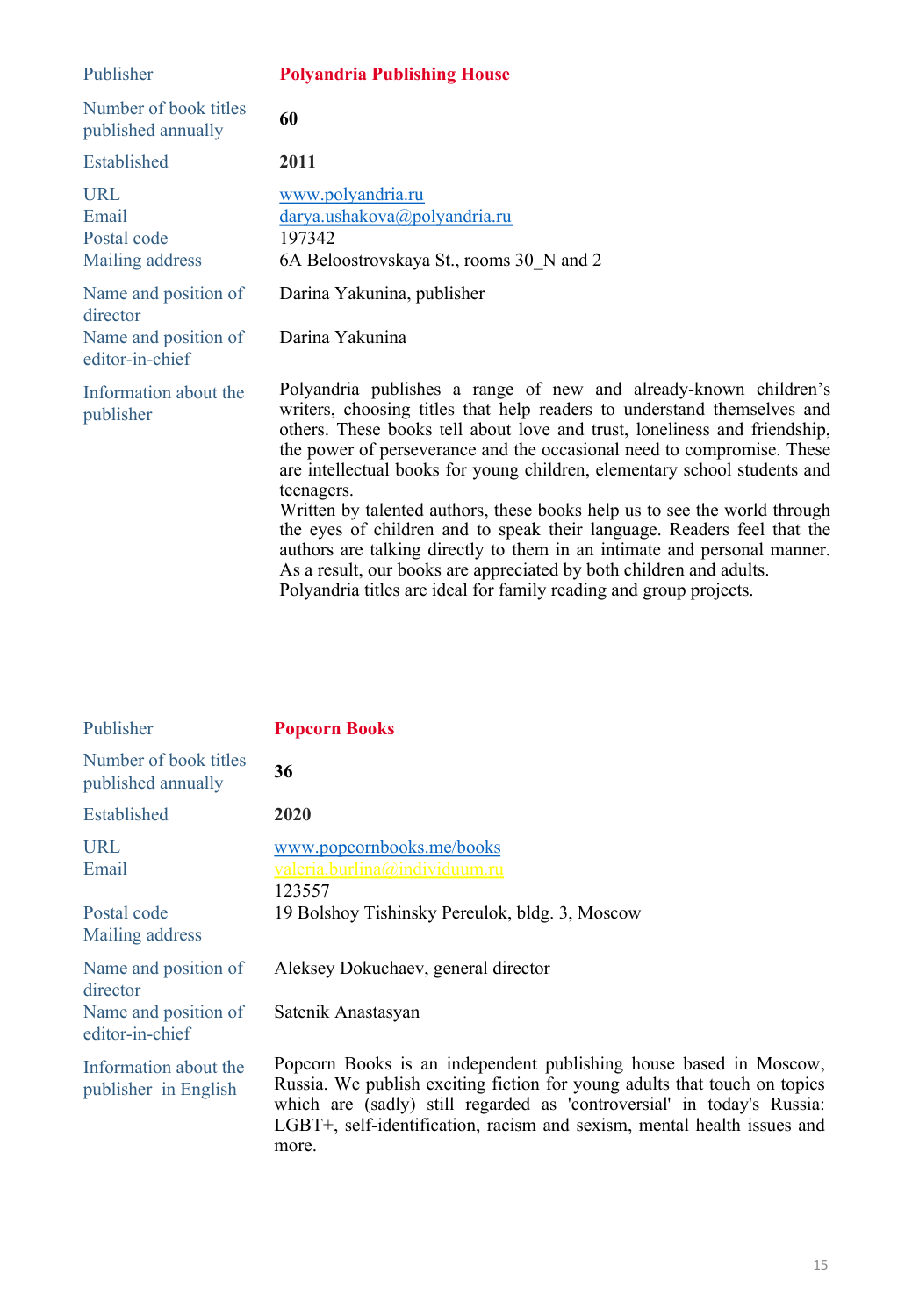| Publisher                                      | <b>Poryadok Slov</b>                                                                                                                                                                                                                                                                                  |
|------------------------------------------------|-------------------------------------------------------------------------------------------------------------------------------------------------------------------------------------------------------------------------------------------------------------------------------------------------------|
| Number of book titles<br>published annually    | $3-6$                                                                                                                                                                                                                                                                                                 |
| Established                                    | 2012                                                                                                                                                                                                                                                                                                  |
| URL<br>Email<br>Postal code<br>Mailing address | www.wordorder.ru<br>porydokslov@gmail.com<br>191011<br>15 Fontanka River Embankment, Saint Petersburg                                                                                                                                                                                                 |
| Name and position of<br>director               | Konstantin Shavlovsky                                                                                                                                                                                                                                                                                 |
| Information about the<br>publisher             | Poryadok Slov is an independent publishing house specializing in books<br>on art, philosophy, cultural theory, and contemporary Russian poetry. It is<br>also an independent bookstore focusing on intellectual non-fiction. In<br>addition, Poryadok Slov organizes cultural and educational events, |

including academic conferences, exhibitions and festivals.

## R

| Publisher                                      | <b>Rare Bird</b>                                                                                                                                                                                                                                                                                                                                                                 |
|------------------------------------------------|----------------------------------------------------------------------------------------------------------------------------------------------------------------------------------------------------------------------------------------------------------------------------------------------------------------------------------------------------------------------------------|
| Number of book titles<br>published annually    | 10                                                                                                                                                                                                                                                                                                                                                                               |
| Established                                    | 2013                                                                                                                                                                                                                                                                                                                                                                             |
| URL<br>Email<br>Postal code<br>Mailing address | www.forum-books.ru<br>birdbooks@yandex.ru<br>107023<br>8 Mazhorov Pereulok, bldg. 2, Moscow                                                                                                                                                                                                                                                                                      |
| Name and position of<br>director               | Svetlana Silvanovich, general director                                                                                                                                                                                                                                                                                                                                           |
| Name and position of<br>editor-in-chief        | Svetlana Silvanovich                                                                                                                                                                                                                                                                                                                                                             |
| Information about the<br>publisher             | The Rare Bird Publishing House was founded in Moscow in 2014. It<br>specializes in fiction, popular science and educational books written by<br>Russian and foreign authors for children aged 5-16 years, as well as<br>collections of folk tales from different nations of the world ("Caravan of<br>Tales" series). Rare Bird also publishes a series of history books for the |

animals for children of different ages.

youngest readers ("History Stories"), books on fine art for younger

schoolchildren ("Drawing with Artists") and educational books about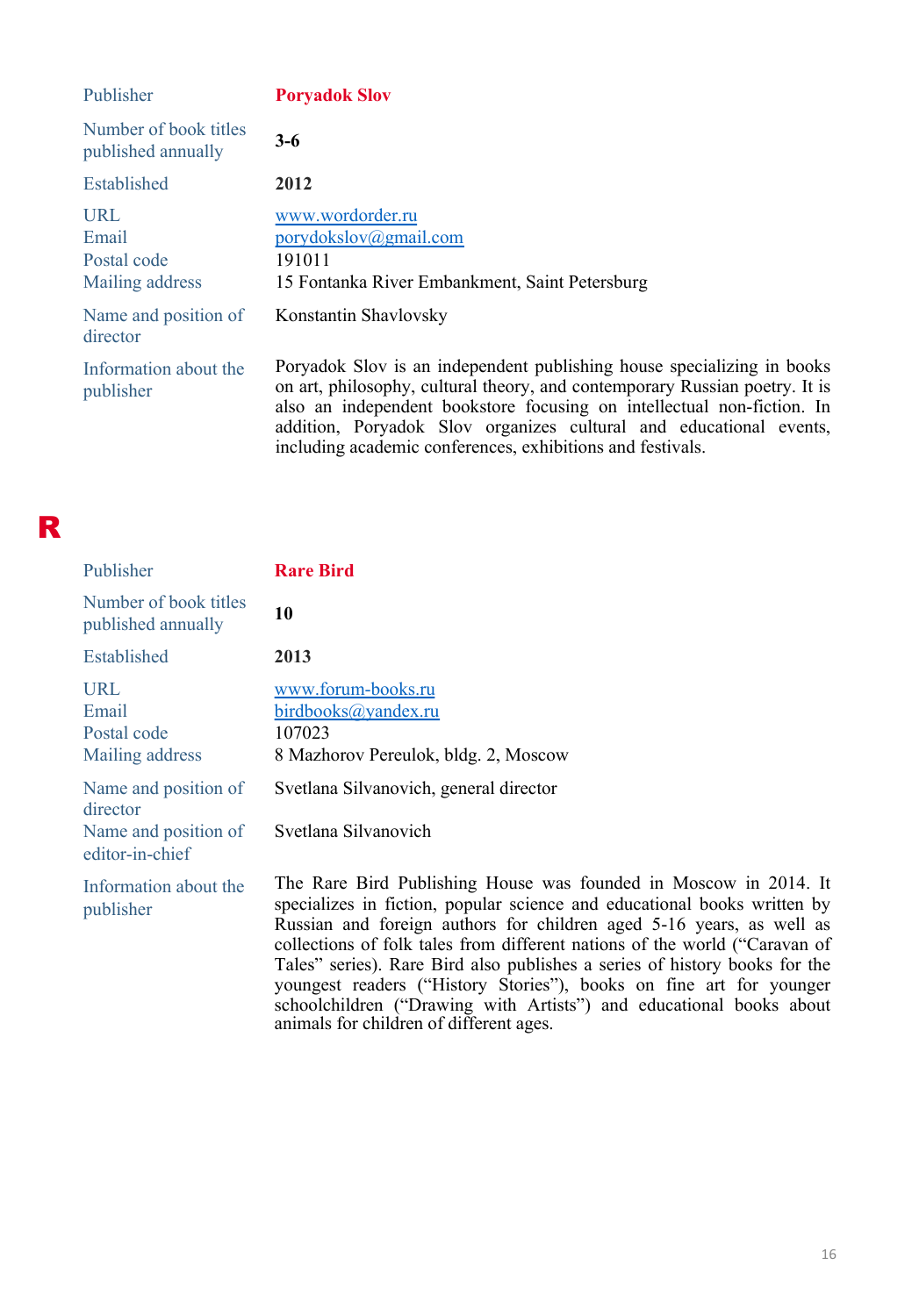| Publisher                                             | <b>ROSSPEN</b>                                                                                                                                                                                                                                                                                                                                                                                                                                                                                                                                                                                                                                                                                                                                                                                                                                                                                                                                                                                                                                            |
|-------------------------------------------------------|-----------------------------------------------------------------------------------------------------------------------------------------------------------------------------------------------------------------------------------------------------------------------------------------------------------------------------------------------------------------------------------------------------------------------------------------------------------------------------------------------------------------------------------------------------------------------------------------------------------------------------------------------------------------------------------------------------------------------------------------------------------------------------------------------------------------------------------------------------------------------------------------------------------------------------------------------------------------------------------------------------------------------------------------------------------|
| Number of book titles<br>published annually           | 70                                                                                                                                                                                                                                                                                                                                                                                                                                                                                                                                                                                                                                                                                                                                                                                                                                                                                                                                                                                                                                                        |
| Established                                           | 1991                                                                                                                                                                                                                                                                                                                                                                                                                                                                                                                                                                                                                                                                                                                                                                                                                                                                                                                                                                                                                                                      |
| <b>URL</b><br>Email<br>Postal code<br>Mailing address | www.rosspen.su<br>$\overline{\text{rosspen}(a)}$ rosspen.su<br>127018<br>P.O. Box 79, Moscow                                                                                                                                                                                                                                                                                                                                                                                                                                                                                                                                                                                                                                                                                                                                                                                                                                                                                                                                                              |
| Name and position of<br>director                      | Elena Konovalova, general director                                                                                                                                                                                                                                                                                                                                                                                                                                                                                                                                                                                                                                                                                                                                                                                                                                                                                                                                                                                                                        |
| Name and position of<br>editor-in-chief               | Andrey Sorokin                                                                                                                                                                                                                                                                                                                                                                                                                                                                                                                                                                                                                                                                                                                                                                                                                                                                                                                                                                                                                                            |
| Information about the<br>publisher                    | The publishing house Political Encyclopedia – ROSSPEN was established<br>in 1991 by a group of historians in order to support socially and<br>academically significant publishing projects. Today, it specializes in<br>projects on socio-political issues, history, political science, sociology,<br>social philosophy, etc. About 100 book titles in over 60 series are<br>published annually.<br>From its foundation to the present time, the publishing house has<br>implemented a program of publishing archival documents, catalogues and<br>handbooks.<br>Its books and authors have received over 90 professional awards, including<br>three State Prizes of the Russian Federation in the field of science and<br>technology, three UNESCO prizes, two Grand Prizes of the "Book of the<br>Year" National Contest, the prize of the "Best Book of the Year"<br>competition of the Association of Publishers, the Saint Macarius prize, the<br>Publisher of the Year" National Award of the Russian<br>"Books and<br>Biographical Institute, etc. |

| Publisher                                             | <b>Rudomino Center for the Book</b>                                                                                                                                                                                                                                                                                                         |
|-------------------------------------------------------|---------------------------------------------------------------------------------------------------------------------------------------------------------------------------------------------------------------------------------------------------------------------------------------------------------------------------------------------|
| Number of book titles<br>published annually           | 15                                                                                                                                                                                                                                                                                                                                          |
| Established                                           | 2007                                                                                                                                                                                                                                                                                                                                        |
| <b>URL</b><br>Email<br>Postal code<br>Mailing address | www.facebook.com/CentreBook<br>rudomino@libfl.ru<br>109240<br>1 Nikoloyamskaya St., Moscow                                                                                                                                                                                                                                                  |
| Name and position of<br>director                      | Evgeny Reznichenko, general director                                                                                                                                                                                                                                                                                                        |
| Name and position of<br>editor-in-chief               | Yuri Fridshteyn                                                                                                                                                                                                                                                                                                                             |
| Information about the<br>publisher in English         | Founded in 2007, Rudomino Center for the Book is a Russian publishing<br>house specializing in translations, bilingual editions of fiction, and books<br>portraying world cultures through the eyes of Russians and vice-versa.<br>Together with the Library for Foreign Literature, we try to build cultural<br>bridges between countries. |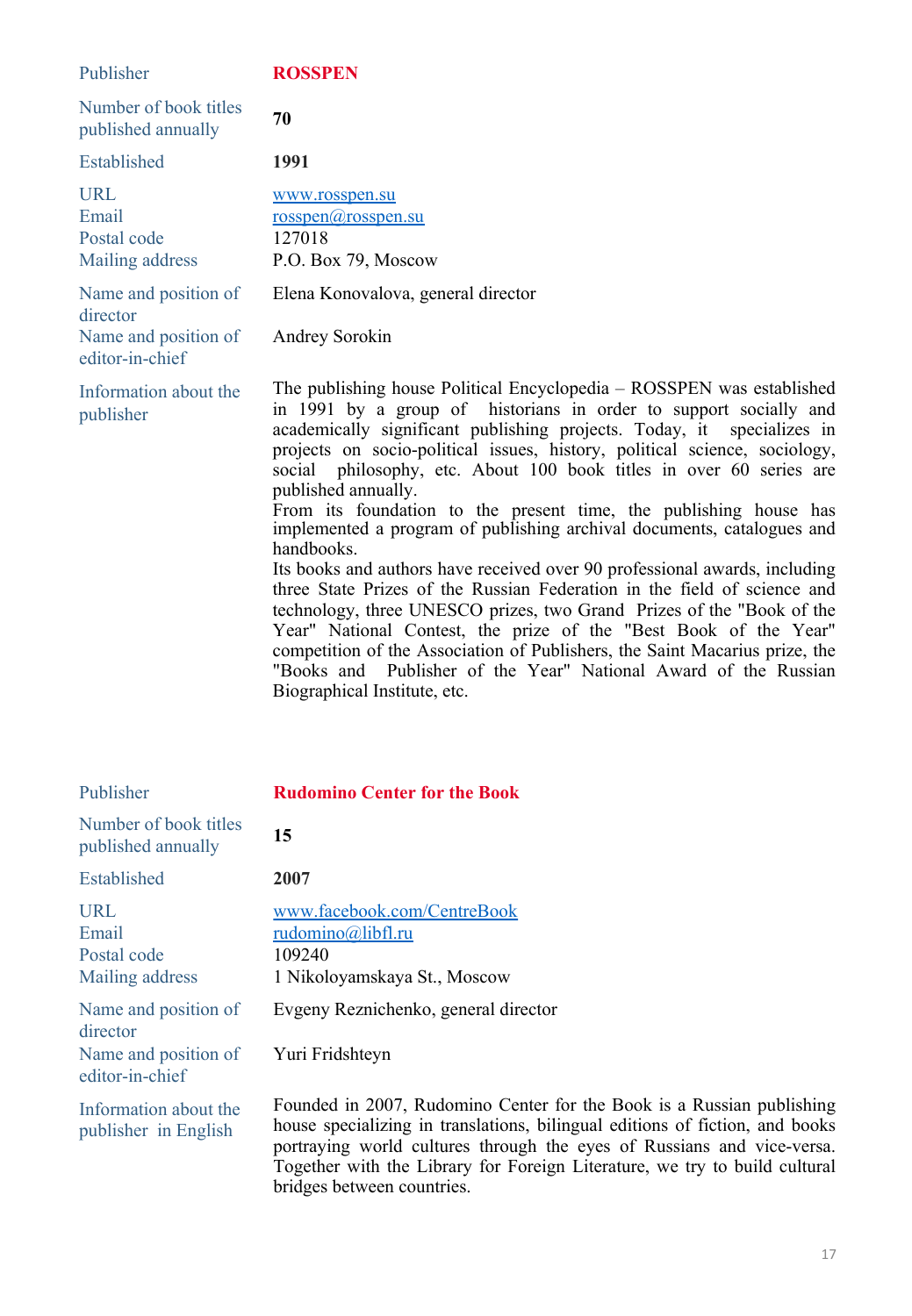| Publisher                                   | <b>Russian Geographical Society</b>                                                                                    |
|---------------------------------------------|------------------------------------------------------------------------------------------------------------------------|
| Number of book titles<br>published annually | до 100                                                                                                                 |
| Established                                 | 1845                                                                                                                   |
| <b>URL</b>                                  | www.rgo.ru/ru                                                                                                          |
| Email                                       | Natalya.Kalugina@rgo.ru                                                                                                |
| Postal code                                 | 109012                                                                                                                 |
| Mailing address                             | 10 Novaya Square, bldg. 2, Moscow                                                                                      |
| Name and position of<br>director            | Artem Manukyan                                                                                                         |
| Name and position of<br>editor-in-chief     | Artem Manukyan                                                                                                         |
| Information about the<br>publisher          | The Russian Geographical Society publishes books all<br>travelers, incredible discoveries and unique places in Russia. |



| Publisher                                      | <b>SADRA</b>                                                                                     |
|------------------------------------------------|--------------------------------------------------------------------------------------------------|
| Number of book titles<br>published annually    | 20-50                                                                                            |
| Established                                    | 2012                                                                                             |
| URL<br>Email<br>Postal code<br>Mailing address | www.sadrabook.ru<br>sadrabooks@gmail.com<br>129301<br>186 Prospect Mira, bldg. 1, room 8, Moscow |
| Name and position of<br>director               | Seyyed Nasser Tabai, general director                                                            |
| Name and position of<br>editor-in-chief        | Tatyana Khanina                                                                                  |

Information about the publisher Sadra Publishing House was established in 2012. It specializes in books on Asian history and culture, focusing on the genres of philosophy, sociology and spirituality. Another area is the translation and publication of fiction and children's literature. Sadra books are intended for a wide readership interested in the East and the Eastern worldview.

publishes books about outstanding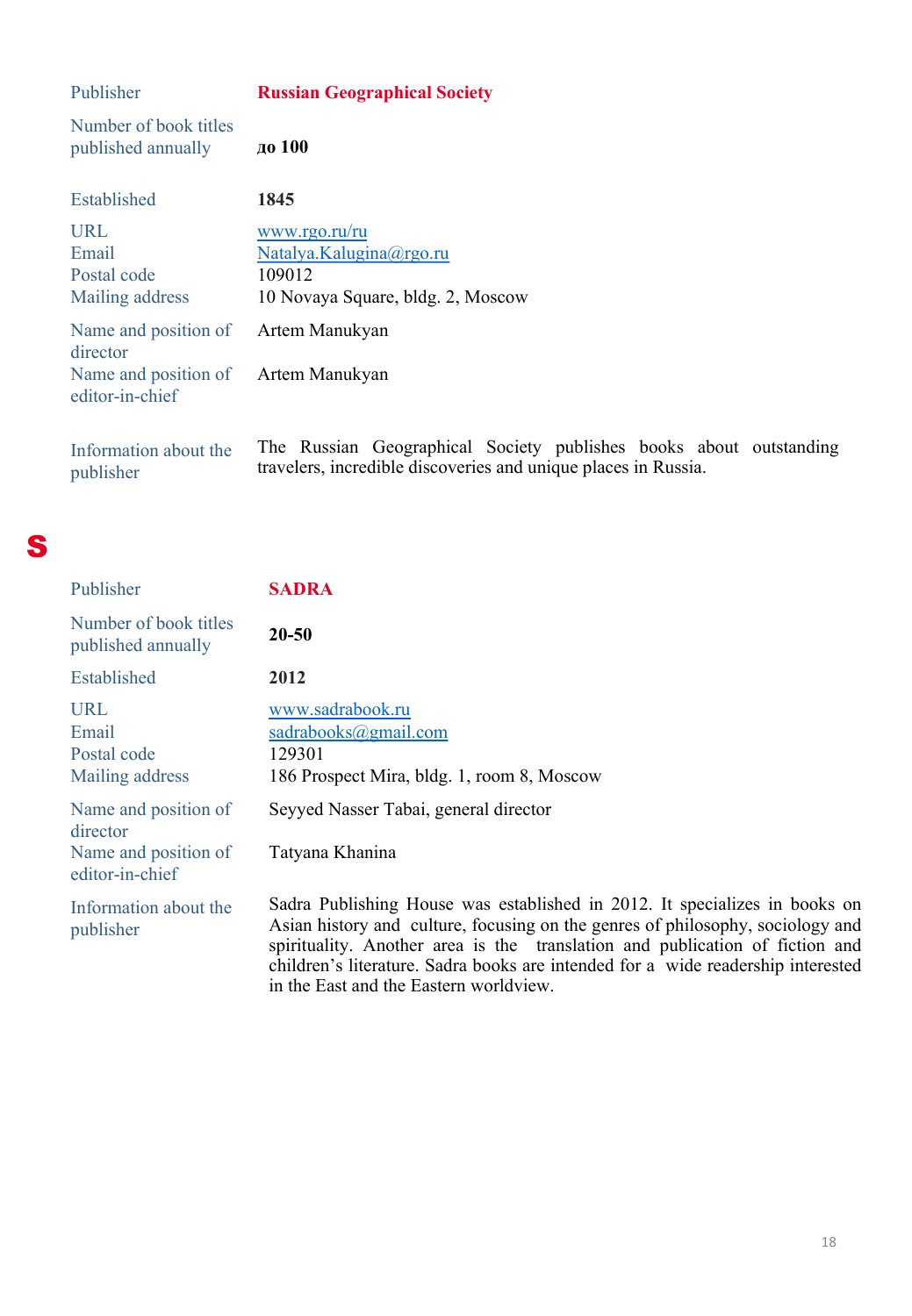| Publisher                                                                   | <b>Samokat</b>                                                                                                                                                                                                                                                                                                                                                                                                                                                                                                                                                                                                                                                                                                                                                                                                                                                                                                                                                                                                                                                                                                                                                                                                                                                |
|-----------------------------------------------------------------------------|---------------------------------------------------------------------------------------------------------------------------------------------------------------------------------------------------------------------------------------------------------------------------------------------------------------------------------------------------------------------------------------------------------------------------------------------------------------------------------------------------------------------------------------------------------------------------------------------------------------------------------------------------------------------------------------------------------------------------------------------------------------------------------------------------------------------------------------------------------------------------------------------------------------------------------------------------------------------------------------------------------------------------------------------------------------------------------------------------------------------------------------------------------------------------------------------------------------------------------------------------------------|
| Number of book titles<br>published annually                                 | 80                                                                                                                                                                                                                                                                                                                                                                                                                                                                                                                                                                                                                                                                                                                                                                                                                                                                                                                                                                                                                                                                                                                                                                                                                                                            |
| Established                                                                 | 2003                                                                                                                                                                                                                                                                                                                                                                                                                                                                                                                                                                                                                                                                                                                                                                                                                                                                                                                                                                                                                                                                                                                                                                                                                                                          |
| <b>URL</b><br>Email<br>Postal code<br>Mailing address                       | www.samokatbook.ru<br>a.shatirova@samokatbook.ru<br>119017<br>18 Malaya Ordynka St., bldg. 1, Moscow                                                                                                                                                                                                                                                                                                                                                                                                                                                                                                                                                                                                                                                                                                                                                                                                                                                                                                                                                                                                                                                                                                                                                          |
| Name and position of<br>director<br>Name and position of<br>editor-in-chief | Irina Balakhonova, founder and general director<br>Irina Balakhonova                                                                                                                                                                                                                                                                                                                                                                                                                                                                                                                                                                                                                                                                                                                                                                                                                                                                                                                                                                                                                                                                                                                                                                                          |
| Information about the<br>publisher in English                               | As an independent children's book publisher in Russia since 2003 and the<br>intellectual leader of the Russian children's book market with more than<br>400 titles in its catalogue, Samokat publishes award winners and long-<br>seller authors from all over the world.<br>Open-minded and committed to its readers, Samokat plays a key role in the<br>process of renewal of children's literature in Russia. To create new<br>opportunities, it has launched the original initiative "The Book Inside", an<br>international contest of book projects for illustrators from all over the<br>world.<br>Samokat's Russian authors and illustrators are often nominated and prized<br>by prestigious Russian and international awards such as<br>• The Biennial of Illustration Bratislava (BIB)<br>• The UK BookTrust's In Other Words prize<br>. "The White Ravens" catalogue published by the International Youth<br>Library of Munich<br>In 2018, 2020 and 2021, Samokat was shortlisted for the BOP $-$ the<br>Bologna Prize for the Best Children's Publishers, while Irina Balakhonova,<br>and editor-in-chief, received the Jeri Laber<br>Samokat's founder<br>International Freedom to Publish Award from the Association of American<br>Publishers. |
| Publisher                                                                   | <b>Scientific and Political Book (NPK)</b>                                                                                                                                                                                                                                                                                                                                                                                                                                                                                                                                                                                                                                                                                                                                                                                                                                                                                                                                                                                                                                                                                                                                                                                                                    |
| Number of book titles<br>published annually                                 | 5                                                                                                                                                                                                                                                                                                                                                                                                                                                                                                                                                                                                                                                                                                                                                                                                                                                                                                                                                                                                                                                                                                                                                                                                                                                             |
|                                                                             | 2011                                                                                                                                                                                                                                                                                                                                                                                                                                                                                                                                                                                                                                                                                                                                                                                                                                                                                                                                                                                                                                                                                                                                                                                                                                                          |
| Email<br>Postal code<br>Mailing address                                     | npkniga@mail.ru<br>127018<br>P.O. Box 79, Moscow                                                                                                                                                                                                                                                                                                                                                                                                                                                                                                                                                                                                                                                                                                                                                                                                                                                                                                                                                                                                                                                                                                                                                                                                              |
| Name and position of<br>director                                            | Renat Kuznetsov, general director                                                                                                                                                                                                                                                                                                                                                                                                                                                                                                                                                                                                                                                                                                                                                                                                                                                                                                                                                                                                                                                                                                                                                                                                                             |
| Information about the<br>publisher                                          | Scientific and Political Book Publishing House was established in 2011. It<br>specializes in publishing projects in politics, history, political science, and<br>sociology. The publishing house specializes in books in the humanities and<br>social sciences with high-quality scholarly editing and outstanding<br>printing. It is implementing a programme for publishing archival<br>documents, catalogues and handbooks.                                                                                                                                                                                                                                                                                                                                                                                                                                                                                                                                                                                                                                                                                                                                                                                                                                |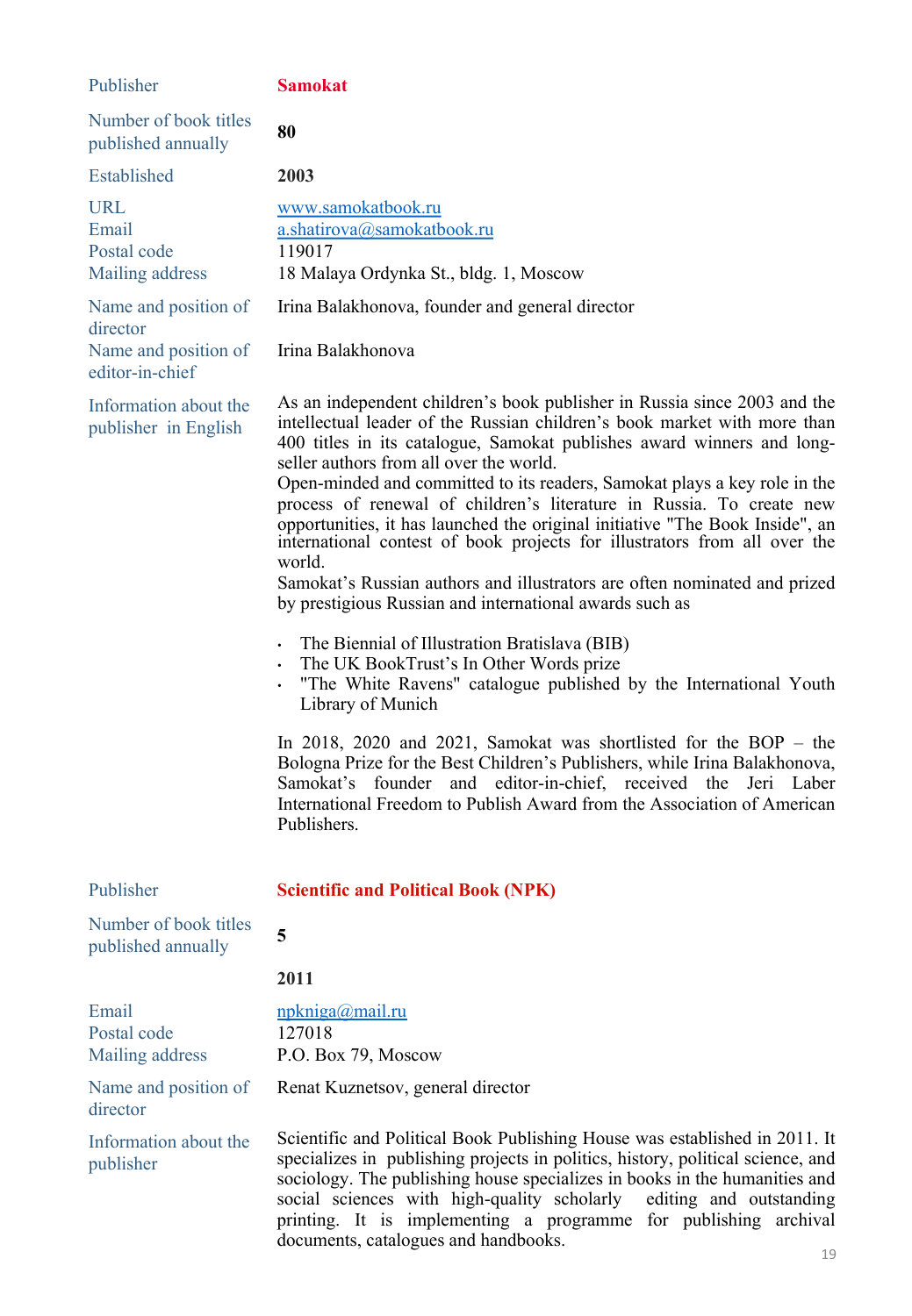| Publisher                                                                   | <b>Strecoza</b>                                                              |
|-----------------------------------------------------------------------------|------------------------------------------------------------------------------|
| Number of book titles<br>published annually                                 | 1000                                                                         |
|                                                                             | 1995                                                                         |
| URL.<br>Email<br>Postal code<br>Mailing address                             | www.strecoza.ru<br>$info@$ strecoza.ru<br>107014<br>11 Stromynka St., Moscow |
| Name and position of<br>director<br>Name and position of<br>editor-in-chief | Sergey Salnikov<br>Larisa Mayrina                                            |

Information about the Established in 1995, Strecoza is an independent publishing house specializing in high-quality literature for children and young adults as well as picture books. Its catalogue already contains over 1200 titles written by international writers such as Frances Eliza Hodgson Burnett, Lewis Carroll, Tanya Stewner, and Julian Press, as well as the best contemporary Russian authors. Most of them have received major Russian and international prizes.

T

publisher

### Publisher **TATLIN Publishers**

Number of book titles published annually **40** 

**2001**

| <b>URL</b><br>Email<br>Postal code<br>Mailing address                       | www.tatlin.ru<br>pr@tatlin.ru<br>620028<br>27 Melnikova St., room 4.2, Yekaterinburg                                                                                                                                                                                                                                                                                                                                                                                                                                                                                                                                                                                                                                                                                                                                                                                                                                                                                                                                                                                                                                                                                      |
|-----------------------------------------------------------------------------|---------------------------------------------------------------------------------------------------------------------------------------------------------------------------------------------------------------------------------------------------------------------------------------------------------------------------------------------------------------------------------------------------------------------------------------------------------------------------------------------------------------------------------------------------------------------------------------------------------------------------------------------------------------------------------------------------------------------------------------------------------------------------------------------------------------------------------------------------------------------------------------------------------------------------------------------------------------------------------------------------------------------------------------------------------------------------------------------------------------------------------------------------------------------------|
| Name and position of<br>director<br>Name and position of<br>editor-in-chief | Eduard Kubensky, director, partner and editor-in-chief<br><b>Eduard Kubensky</b>                                                                                                                                                                                                                                                                                                                                                                                                                                                                                                                                                                                                                                                                                                                                                                                                                                                                                                                                                                                                                                                                                          |
| Information about the<br>publisher                                          | TATLIN Publishers was named after the great Russian artist Vladimir<br>Tatlin, the founder of Constructivism.<br>The publishing house was established in Yekaterinburg in December<br>2001. Over the past 19 years, TATLIN has released over 600 books and<br>magazines and organized over 400 events. In 2005 and 2007, TATLIN<br>Magazine was selected as the best Russian architecture magazine by the<br>Union of Architects of Russia. In 2010, the book Reprint of Contemporary<br><i>Architecture Magazine</i> was put on the list of the best architecture books by<br>the British Royal Academy of Arts. In 2016, TATLIN Publishers received<br>the diploma of the International Academy of Architecture for its<br>contributions to popularizing the legacy of Soviet architecture and<br>contemporary professional practice.<br>In 2005, TATLIN became the first publishing house to release<br>monographs by contemporary Russian architects. It also frayed new paths<br>by launching a series of books on Soviet Modernist architecture in 2010<br>and a series of architectural guidebooks in 2015.<br>"TATLIN Inspires!" is the publishing house's slogan |

TATLIN Inspires!" is the publishing house's slogan.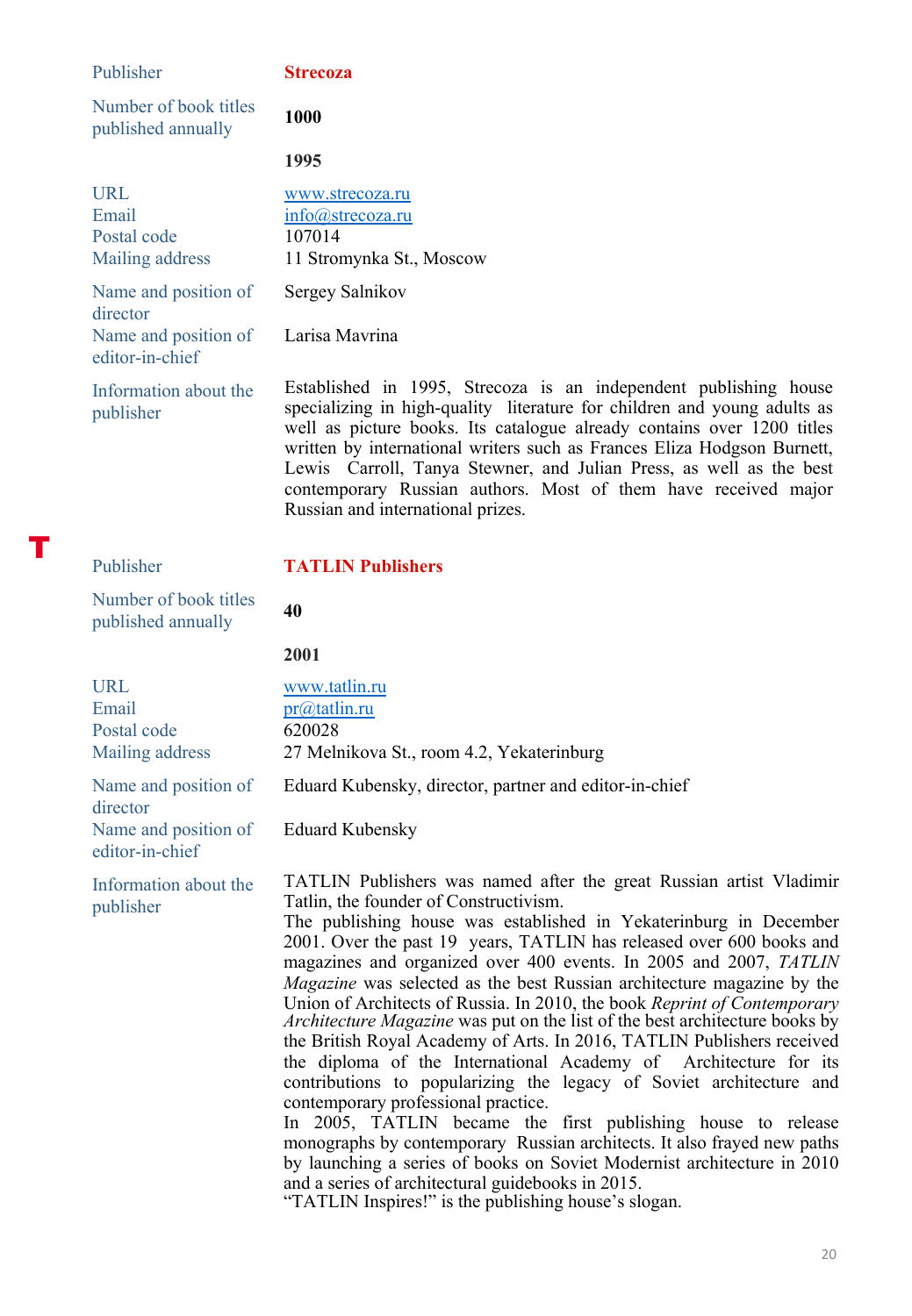| Publisher                                             | <b>The GULAG History Museum</b>                                                                                                                                                                                                                                                                                                                                                                                                                                                                                                                                                                                                                                                                                                                                                                                                                                                                                                                                                                                                                                                                                                   |
|-------------------------------------------------------|-----------------------------------------------------------------------------------------------------------------------------------------------------------------------------------------------------------------------------------------------------------------------------------------------------------------------------------------------------------------------------------------------------------------------------------------------------------------------------------------------------------------------------------------------------------------------------------------------------------------------------------------------------------------------------------------------------------------------------------------------------------------------------------------------------------------------------------------------------------------------------------------------------------------------------------------------------------------------------------------------------------------------------------------------------------------------------------------------------------------------------------|
| Number of book titles<br>published annually           | $7 - 8$                                                                                                                                                                                                                                                                                                                                                                                                                                                                                                                                                                                                                                                                                                                                                                                                                                                                                                                                                                                                                                                                                                                           |
| Established                                           | 2017                                                                                                                                                                                                                                                                                                                                                                                                                                                                                                                                                                                                                                                                                                                                                                                                                                                                                                                                                                                                                                                                                                                              |
| <b>URL</b><br>Email<br>Postal code<br>Mailing address | www.gmig.ru<br>$info(\omega$ gmig.ru<br>127473<br>9 1st Samotechny Pereulok, bldg. 1, Moscow                                                                                                                                                                                                                                                                                                                                                                                                                                                                                                                                                                                                                                                                                                                                                                                                                                                                                                                                                                                                                                      |
| Name and position of                                  | Roman Romanov, director                                                                                                                                                                                                                                                                                                                                                                                                                                                                                                                                                                                                                                                                                                                                                                                                                                                                                                                                                                                                                                                                                                           |
| director<br>Name and position of<br>editor- in-chief  | Svetlana Pukhova                                                                                                                                                                                                                                                                                                                                                                                                                                                                                                                                                                                                                                                                                                                                                                                                                                                                                                                                                                                                                                                                                                                  |
| Information about the<br>publisher                    | The GULAG History Museum has implemented a publishing program<br>together with the Memory<br>Foundation since 2017.<br>The program includes author book series, publications prepared by the<br>Museum's staff, and the<br>Veshchdok book series about items in the Museum collection that provide<br>material evidence of<br>the epoch of repressions.                                                                                                                                                                                                                                                                                                                                                                                                                                                                                                                                                                                                                                                                                                                                                                           |
| Publisher                                             | <b>The Pushkin State Museum of Fine Arts</b>                                                                                                                                                                                                                                                                                                                                                                                                                                                                                                                                                                                                                                                                                                                                                                                                                                                                                                                                                                                                                                                                                      |
| Number of book titles<br>published annually           | $20 - 30$                                                                                                                                                                                                                                                                                                                                                                                                                                                                                                                                                                                                                                                                                                                                                                                                                                                                                                                                                                                                                                                                                                                         |
| Established                                           | 1912                                                                                                                                                                                                                                                                                                                                                                                                                                                                                                                                                                                                                                                                                                                                                                                                                                                                                                                                                                                                                                                                                                                              |
| <b>URL</b><br>Email<br>Postal code<br>Mailing address | www.pushkinmuseum.art<br>$finearts@arts-museum.ru$<br>119019<br>12 Volkhonka St., Moscow                                                                                                                                                                                                                                                                                                                                                                                                                                                                                                                                                                                                                                                                                                                                                                                                                                                                                                                                                                                                                                          |
| Name and position of                                  | Marina Loshak, director                                                                                                                                                                                                                                                                                                                                                                                                                                                                                                                                                                                                                                                                                                                                                                                                                                                                                                                                                                                                                                                                                                           |
| director<br>Name and position of<br>editor-in-chief   | Ksenia Velikhovskaya                                                                                                                                                                                                                                                                                                                                                                                                                                                                                                                                                                                                                                                                                                                                                                                                                                                                                                                                                                                                                                                                                                              |
| Information about the<br>publisher                    | The Pushkin State Museum of Fine Arts, one of the largest museums of<br>world art in Russia, releases 20-30 publications every year, including<br>collection catalogues (catalogues-raisonné), guides to the permanent<br>collection, scholarly publications (conference proceedings, collections of<br>articles, research materials), exhibition catalogues, and books for children.<br>Most of the Museum's publications are large-format illustrated albums.<br>The average print run is 1,000 copies, so many titles have become<br>bibliographic rarities that are highly valued by art lovers. A special area of<br>the Museum's publishing program are books that introduce children to art,<br>as well as publications dedicated to the aesthetic education of the younger<br>generation. One of the most popular series is "Learning to Look" that tells<br>about the main forms of art.<br>Pupils of the children's art studio of the Center of Aesthetic Education at<br>the Museum made the illustrations for the new book series "I Read – I<br>Draw". The Pushkin Museum's publications have been nominated for the |

Book of the Year and Image of the Book awards.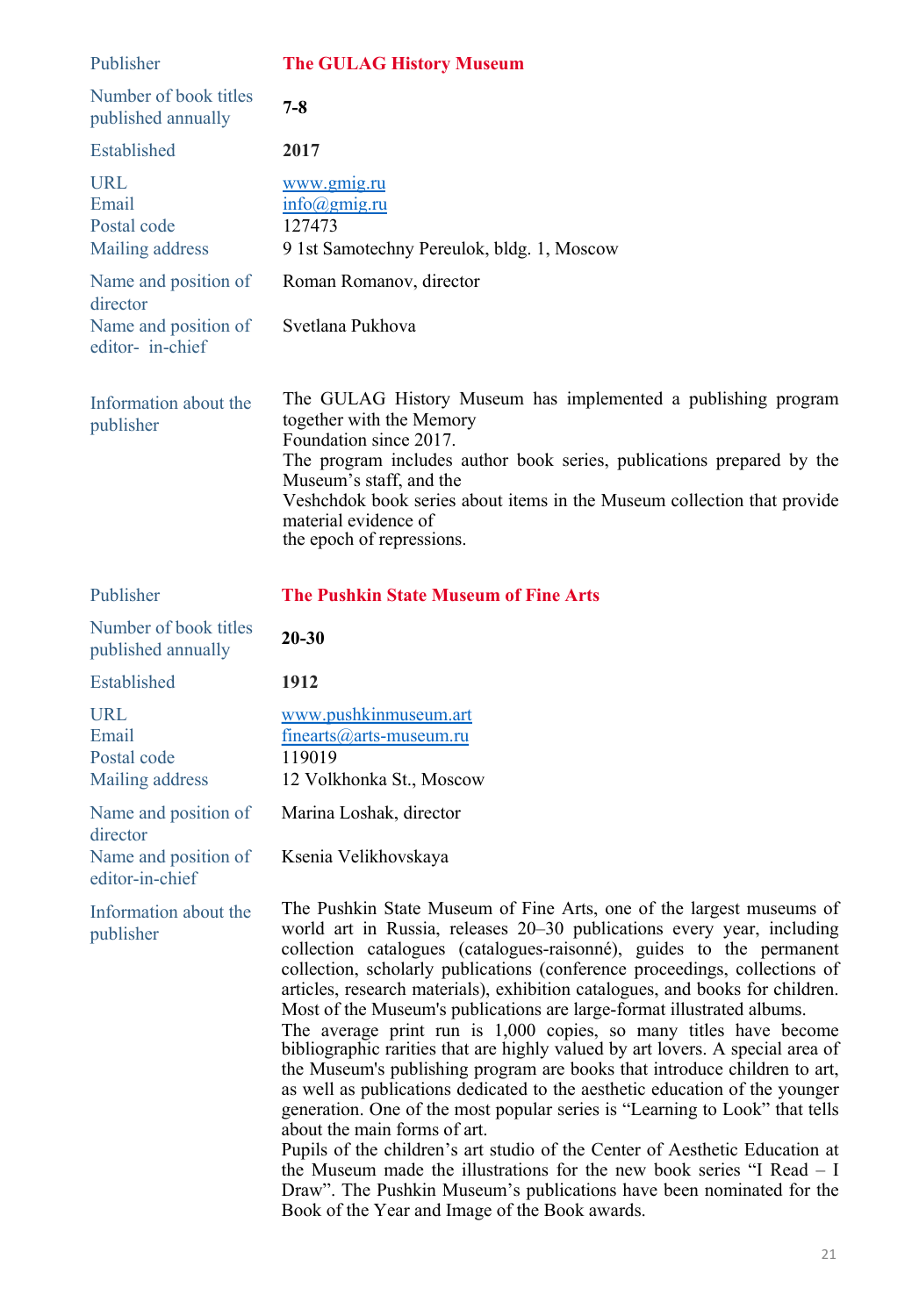| Publisher                                   | Vacosha                                                                                                                                                                                                                                                                                                                                                                                                                                                                                                                                                                                                                                                                                                                                                                 |
|---------------------------------------------|-------------------------------------------------------------------------------------------------------------------------------------------------------------------------------------------------------------------------------------------------------------------------------------------------------------------------------------------------------------------------------------------------------------------------------------------------------------------------------------------------------------------------------------------------------------------------------------------------------------------------------------------------------------------------------------------------------------------------------------------------------------------------|
| Number of book titles<br>published annually | 220-250                                                                                                                                                                                                                                                                                                                                                                                                                                                                                                                                                                                                                                                                                                                                                                 |
| Established                                 | 2018                                                                                                                                                                                                                                                                                                                                                                                                                                                                                                                                                                                                                                                                                                                                                                    |
| <b>URL</b>                                  | www.vacosha.ru/home                                                                                                                                                                                                                                                                                                                                                                                                                                                                                                                                                                                                                                                                                                                                                     |
| Email<br>Postal code<br>Mailing address     | info@vacosha.ru<br>127018<br>40 3rd Maryina Roshcha Proyezd, bldg. 1, Moscow                                                                                                                                                                                                                                                                                                                                                                                                                                                                                                                                                                                                                                                                                            |
| Name and position of<br>director            | Alexander Sergeev, director                                                                                                                                                                                                                                                                                                                                                                                                                                                                                                                                                                                                                                                                                                                                             |
| Information about the<br>publisher          | Vakosha Publishing House strives to publish books that will become your<br>favourites, awaken your imagination and emotions, and help you to explore<br>the world.<br>We publish the very first poems and fairy tales for kids, funny school stories<br>and other stories for teenagers, and the very first encyclopedias and non-<br>fiction books for children of different ages.<br>Our publishing house pays a lot of attention to the quality and appearance of<br>books: the selection of illustrators, the creation of layouts and covers, and the<br>choice of typesetting.<br>Our books have become the finalists of literary awards. Darya Plaksunova's<br>book Secrets of Familiar Things was included on the top list of the<br>Non/fiction Book Fair 2021. |

## **LITERARY AGENCY**

V

| Publisher                          | <b>Banke, Goumen &amp; Smirnova Literary Agency</b>                                                                                                                                                                                                                                                                                                                                                                                                                                                                                                                                                                                                                                                                                                         |
|------------------------------------|-------------------------------------------------------------------------------------------------------------------------------------------------------------------------------------------------------------------------------------------------------------------------------------------------------------------------------------------------------------------------------------------------------------------------------------------------------------------------------------------------------------------------------------------------------------------------------------------------------------------------------------------------------------------------------------------------------------------------------------------------------------|
| <b>URL</b><br>Email                | http://bgs-agency.com/en/about-us/                                                                                                                                                                                                                                                                                                                                                                                                                                                                                                                                                                                                                                                                                                                          |
| Postal code                        | 195220                                                                                                                                                                                                                                                                                                                                                                                                                                                                                                                                                                                                                                                                                                                                                      |
| Mailing address                    | Nauki pr. 19/2, fl. 293, St. Petersburg                                                                                                                                                                                                                                                                                                                                                                                                                                                                                                                                                                                                                                                                                                                     |
| Information about the<br>publisher | Banke, Goumen & Smirnova Literary Agency is an international literary<br>agency with offices in Malmö, Sweden and Moscow and St. Petersburg,<br>Russia. The agency is the result of a recent merger of Goumen&Smirnova<br>Agency and OKNO Literary Agency. Our ambition is to promote the best<br>of Russian literature all over the world.<br>Today the agency represents a large number of award-winning and<br>critically acclaimed Russian authors that undoubtedly belong to the literary<br>classics of our time.<br>The list of our Scandinavian partners includes Bonnier Group Agency,<br>Gyldendal Group Agency, Politiken, Art People, Copenhagen Literary<br>Agency, Oslo Literary Agency, Aschehoug, Cappelen Damm, Forlagid,<br>among others. |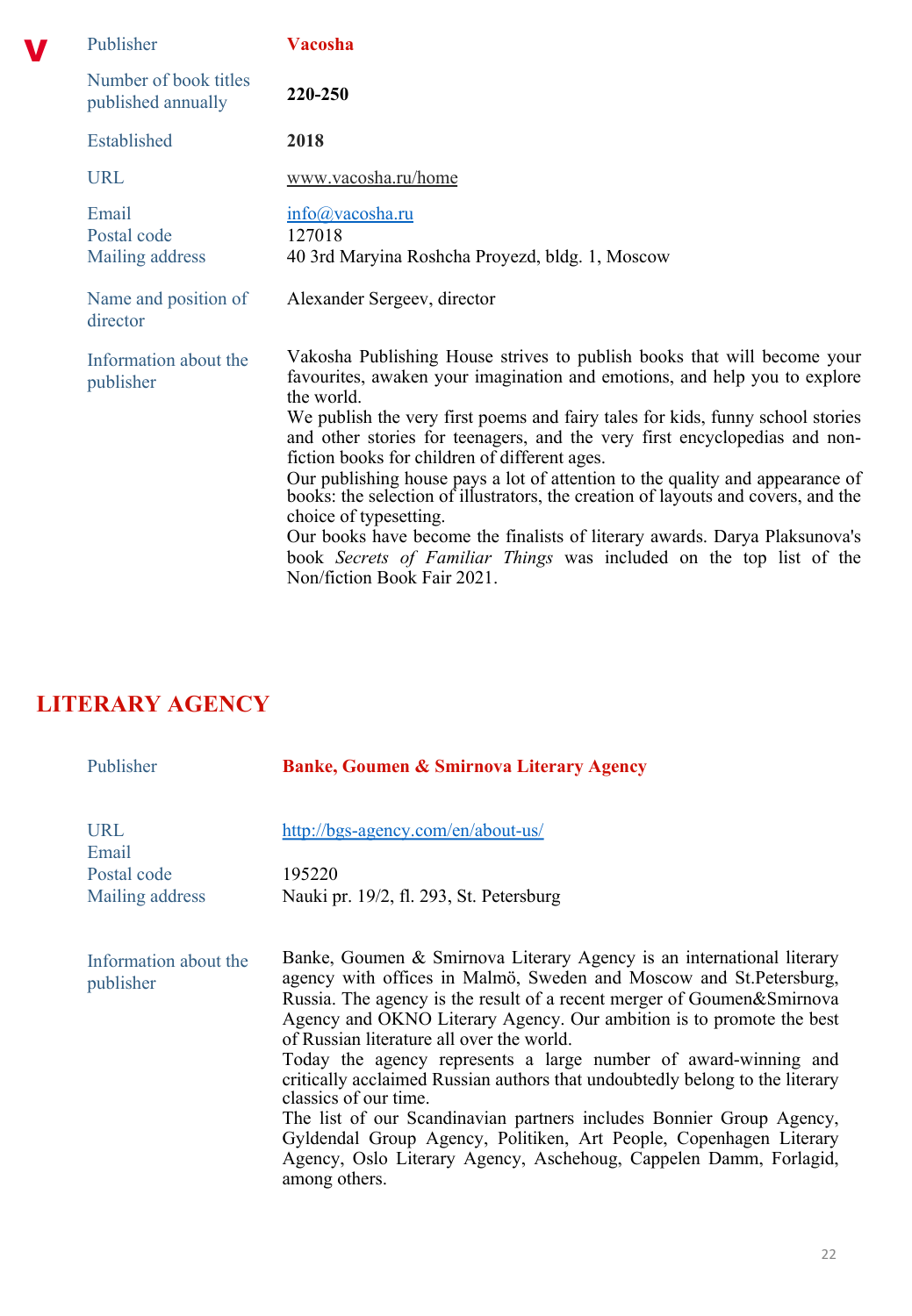### Publisher **ELKOST Intl. literary agency**

| <b>URL</b><br>Email<br>Postal code<br>Mailing address | https://www.elkost.com/<br>rights@elkost.com<br>08036<br>c/Londres, 78, 6-1, Barcelona, Spain                                                                                                                                                                                                                                                                                                                                                                                                                                                                                                                                                                                                                                                                                                                                                                                                                                                                                                                                                                                                                      |
|-------------------------------------------------------|--------------------------------------------------------------------------------------------------------------------------------------------------------------------------------------------------------------------------------------------------------------------------------------------------------------------------------------------------------------------------------------------------------------------------------------------------------------------------------------------------------------------------------------------------------------------------------------------------------------------------------------------------------------------------------------------------------------------------------------------------------------------------------------------------------------------------------------------------------------------------------------------------------------------------------------------------------------------------------------------------------------------------------------------------------------------------------------------------------------------|
| Name and position of<br>director                      | Yulia Dobrovolskaya                                                                                                                                                                                                                                                                                                                                                                                                                                                                                                                                                                                                                                                                                                                                                                                                                                                                                                                                                                                                                                                                                                |
| Information about the<br>publisher                    | ELKOST Intl. literary agency operates from offices located in Russia,<br>Italy and Spain.<br>We handle world publishing rights in<br>• Upmarket Fiction and Non-Fiction titles by the leading contemporary<br>Russian authors<br>• Unique archive findings<br>• Memoirs<br>• Literary estates of the leading Russian authors and thinkers of the XX<br>century<br>We represent<br>• Translation rights in catalogues by the leading Italian and Spanish<br>publishers for Russia, Ukraine, and other ex-USSR countries<br>We offer<br>• our expertise and consultancy services for world publishers interested in<br>Russian literature<br>Among our authors are<br>· Umberto Eco (all Russian editions)<br>• Ludmila Ulitskaya (translated into 40 languages)<br>• Yuri Lotman (the founder of structural semiotics in culturology)<br>• Fazil Iskander<br>• Viktor Shklovsky (the founder of Russian formalism)<br>• Victor Nekrasov<br>• Elena Kostioukovitch (Why Italians Love to Talk about Food - rights<br>sold to 13 countries)<br>• Sasha Sokolov (living classic of Russian literature) and many others |
| Publisher                                             | <b>Literary Agency Galina Dursthoff</b>                                                                                                                                                                                                                                                                                                                                                                                                                                                                                                                                                                                                                                                                                                                                                                                                                                                                                                                                                                                                                                                                            |
| Established                                           | 1999                                                                                                                                                                                                                                                                                                                                                                                                                                                                                                                                                                                                                                                                                                                                                                                                                                                                                                                                                                                                                                                                                                               |
| URL<br>Email                                          | https://dursthoff.de/                                                                                                                                                                                                                                                                                                                                                                                                                                                                                                                                                                                                                                                                                                                                                                                                                                                                                                                                                                                                                                                                                              |
| Postal code<br>Mailing address                        | D-50937<br>Marsiliusstr. 70, Köln                                                                                                                                                                                                                                                                                                                                                                                                                                                                                                                                                                                                                                                                                                                                                                                                                                                                                                                                                                                                                                                                                  |
| Name and position of<br>director                      | Galina Dursthoff                                                                                                                                                                                                                                                                                                                                                                                                                                                                                                                                                                                                                                                                                                                                                                                                                                                                                                                                                                                                                                                                                                   |
| Information about the<br>publisher                    | A literary agency for Russian and Belarusian authors offering worldwide<br>fiction, non-fiction, theatre and film rights.<br>Established in 1999 in Cologne by Galina Dursthoff, who previously<br>worked as an editor in Moscow, the agency has represented many<br>important literary authors worldwide, such as Svetlana Alexievich,<br>Vladimir Sorokin, Daniil Kharms, Venedikt Erofeev. Discoveries of recent<br>years are Sergei Lebedev and Sasha Filipenko.<br>Another focus of the agency has been political non-fiction, with authors                                                                                                                                                                                                                                                                                                                                                                                                                                                                                                                                                                   |
|                                                       | such as Anna Politkovskaya, Mikhail Gorbachev, Mikhail Khodorkovsky,<br>Valery Panyushkin, Mikhail Zygar.                                                                                                                                                                                                                                                                                                                                                                                                                                                                                                                                                                                                                                                                                                                                                                                                                                                                                                                                                                                                          |